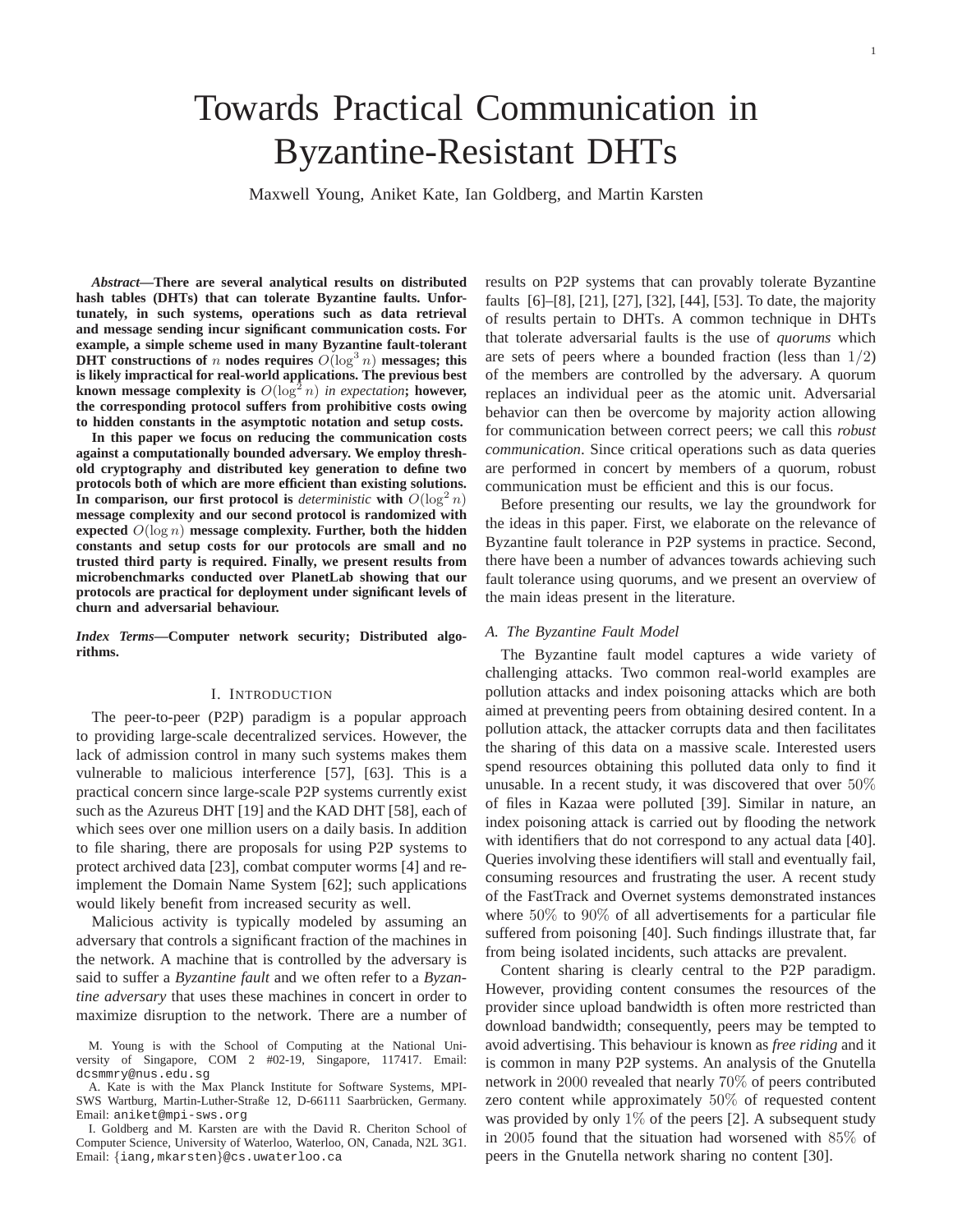Certain malicious behaviour may also amount to denial-ofservice (DoS) attacks. For instance, a Byzantine peer may route *any* query to itself and then offer only a corrupted version of data item [18]. Rapid joins and departures have also been considered as a DoS attack [63]. More straightforward attacks include Byzantine peers overwhelming targeted nodes by repeatedly issuing queries [57].

Finally, in discussing fault tolerance, it is important to address the Sybil attack [17]. Here the adversary controls a large number of identities; however, in contrast to the Byzantine fault model where the adversary typically controls machines, the identities generated by a Sybil adversary need not correspond to physical resources. Therefore, identities can be generated cheaply and, indeed, the adversary may even constitute a majority of network identities. In this case, algorithms that depend on majority action for fault tolerance are ineffective. In this work, we do not explicitly address such attacks. However, several schemes have been proposed for countering the Sybil attack and our results can likely be used in conjunction with these (see the survey of [61]).

## *B. Quorums and DHTs*

A popular approach to dealing with the attacks discussed above is to use quorums [5]–[8], [21], [27], [44], [53] (discussed in Section II). A quorum is a set of peers where the majority of the members have not suffered Byzantine faults. While quorums have been applied to a variety of P2P structures, we restrict our scope to DHTs for ease of exposition and because a number of results pertaining to adaptive adversaries have been shown only for DHTs. Typically, a quorum consists of  $\Theta(\log n)$  peers where n is the total number of peers in the system. If the Byzantine peers attempt to deviate from the protocol, this errant behavior can be overcome through majority action. For instance, content may be stored in a distributed and redundant fashion across members of a quorum such that the content cannot be polluted by a single host peer. Poisoning attacks can be mitigated by having peers belonging to the same quorum validate content before it is advertised. Furthermore, a useful property of quorums is that those peers who violate protocol can be ejected from their quorums which effectively removes them from the system.

Several protocols using quorums have been proposed; however, there is a common theme in the way such quorums are utilized. A message  $m$  originating from a peer  $p$  traverses a sequence of quorums  $Q_1, Q_2, \ldots, Q_\ell$  until a destination peer is reached. A typical example is a query for content where the destination is a peer  $q$  holding a data item. Initially  $p$  notifies its own quorum  $Q_1$  that it wishes to transmit m. Each peer in  $Q_1$  forwards m to all peers in  $Q_2$ . A peer in  $Q_2$  determines the correct message by majority filtering on all incoming messages and, in turn, sends to all peers in the next quorum. This forwarding process continues until the quorum  $Q_{\ell}$  holding p is reached. Assuming a majority of correct peers in each quorum, transmission of  $m$  is guaranteed. Unfortunately, this simple protocol is costly. If all quorums have size  $s$  and the path length is  $\ell$ , then the message complexity is  $\ell \cdot s^2$ . Typically,  $s = \Theta(\log n)$  and, as in Chord [60],  $\ell = O(\log n)$  which gives a  $O(\log^3 n)$  message complexity which is likely prohibitively expensive for practical values of n.

Note that this approach can fail if the adversary obtains a majority of corrupted peers in any quorum. This can happen if an adaptive adversary has its peers join and depart the network until a favorable placement is attained. For instance, the adversary may target a quorum in the following manner. The adversary adds a corrupted peer  $p$  into the system to see where it is placed. If  $p$  lands within the target quorum, the adversary keeps the peer active in the system; otherwise, p departs. Over a number of joins and departures the adversary may accumulate a large number of peers in the target quorum, eventually obtaining a majority. Remedies to this challenging *adaptive Byzantine adversary* have been proposed using quorums and we discuss this further in Section II.

To date, the previous best communication complexity for using quorums was given by Saia and Young [53] who give a randomized communication protocol for DHTs which achieves  $O(\log^2 n)$  messages in expectation over a path of length  $O(\log n)$ . While communication between two quorums incurs an expected constant number of messages, the analysis in [53] yields a large constant. Furthermore, with probability  $1-o(1)$ , some peers will incur a non-constant  $(\omega(1))$  message complexity (see [65]). The protocol also employs a link architecture between peers requiring the use of a Byzantine agreement protocol. Finally, maintenance and asynchronicity issues remain unresolved.

Therefore, while theoretical results exist on the feasibility of robust communication, they are likely not practical. This presents an impediment to the deployment of such systems and we seek to address this outstanding problem.

#### *C. Our Contributions*

We improve upon all previously known results involving communication between quorums [7], [21], [44], [53]. We summarize our main results below:

**Theorem 1.** *In the computational setting, for an adversary that controls an*  $\epsilon < 1/3$ -fraction of any quorum of size at most s*, there are two protocols for achieving robust communication of a message*  $m$  *to a set of peers*  $D \subseteq Q_i$  *for some quorum*  $Q_i$ *over a path of length* ℓ*. Our Robust Communication Protocol I (RCP-I) has the following properties:*

- *The total* message complexity *(number of messages sent and received) and the message complexity of the sending peer is each at most*  $2 \cdot s + 4 \cdot s \cdot (\ell - 2) + |D|$ *.*
- *The message complexity of every forwarding peer along the lookup path is at most* 4*.*
- *The* latency *(number of roundtrip communication rounds) is at most*  $2 \cdot (\ell - 2) + 2$ .

*For our Robust Communication Protocol II (RCP-II):*

- *The expected total message complexity and the expected message complexity of the sending peer is each at most*  $2 \cdot s + \frac{(\ell-2)^{r}}{(1-\epsilon)\cdot c} + (\ell-2) + |D|.$
- *The expected message complexity of a forwarding peer on the lookup path is at most*  $\frac{2}{(1-\epsilon)\cdot c\cdot s}$ *.*
- *The expected latency is at most*  $\frac{(\ell-2)}{(1-\epsilon)\cdot c} + 2$ .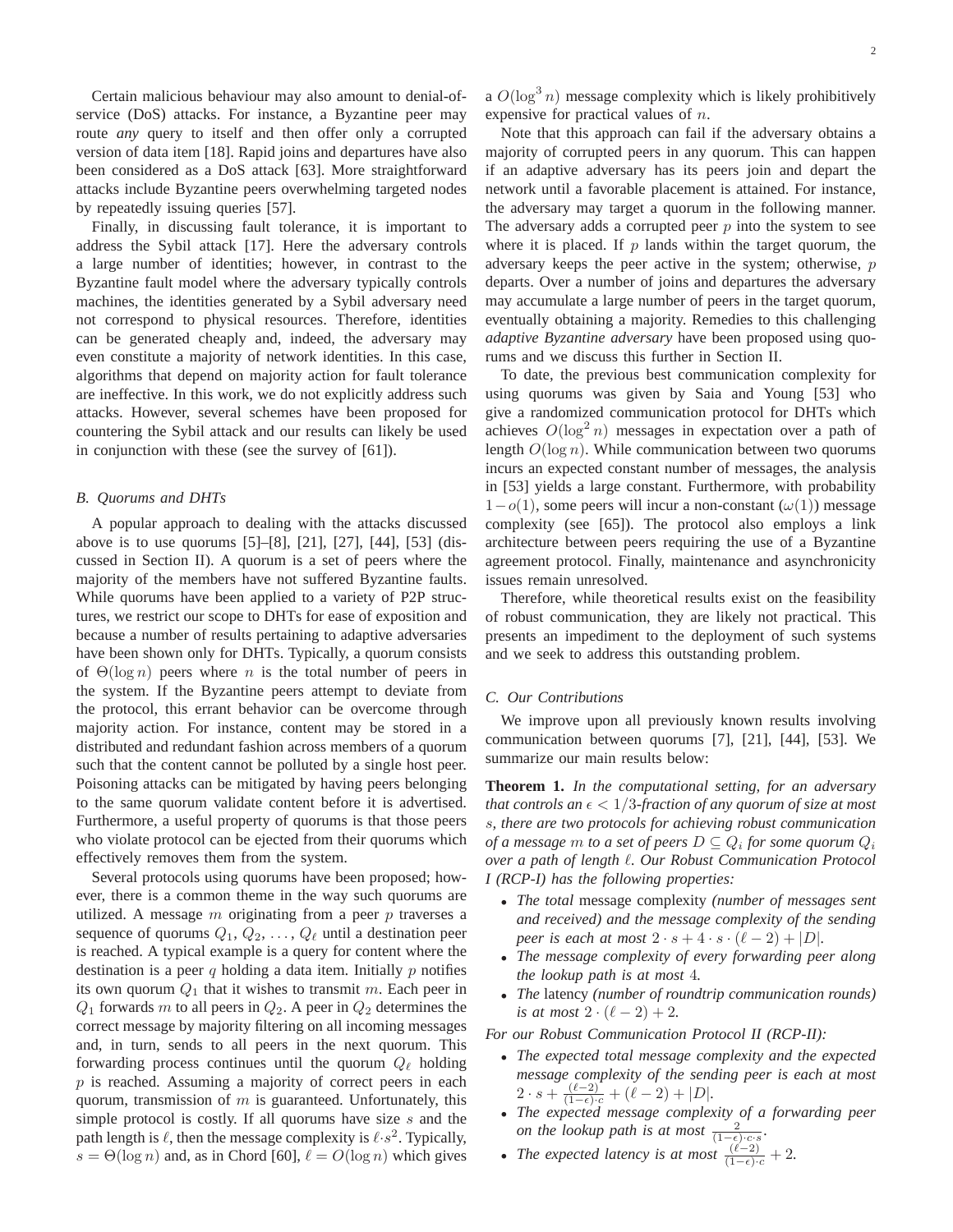## *Here, the constant*  $c > 0$  *is the probability that the response time of a correct peer is at most* ∆*.*

Using the Chord-based construction of [21], the message complexity of RCP-I is  $O(\log^2 n)$  and for RCP-II it is  $O(\log n)$  in expectation. We tolerate a large fraction of adversarial peers; strictly less than a 1/3-fraction compared to the roughly 1/4-fraction in [53]. Our use of a distributed key generation (DKG) scheme allows for security *without* a trusted party or costly updating of public/private keys outside of each quorum. This obviates the need for a trusted third party. To the best of our knowledge, this is the first use of DKG in a Byzantine-tolerant P2P setting.

Finally, we provide microbenchmark results involving two quorums using PlanetLab. Our experimentation indicates that our protocols perform well under significant levels of churn and faulty behaviour. In particular, for a  $10<sup>5</sup>$ -node system with  $s = 30$  and  $\ell = 20$ , our results imply RCP-I and RCP-II both complete in under 5 seconds.

#### II. RELATED WORK

State machine replication (SMR) is a standard method for implementing highly fault-tolerant services [55]. Services are replicated over multiple servers to provide a high-integrity distributed system. While P2P systems do not align perfectly with the SMR paradigm [55], the literature on Byzantine faulttolerant replication is relevant. Early work by Reiter [48] gives protocols for Byzantine agreement and atomic broadcast. Our first protocol shares some common features with the multicast protocol of [48], yet we differ significantly since in the P2P domain we must contend with issues of scalability, churn, and spurious requests aimed at consuming resources. More recently, Castro and Liskov [14] demonstrated efficient Byzantine fault-tolerant SMR; however, this seems unsuitable for a P2P setting due to scaling issues. Other Byzantine faulttolerant systems exist such as SINTRA [12], FARSITE [3], the Query/Update protocol [1] and the HQ system [15]; however, these likely do not scale to the P2P domain.

Two *implemented* large-scale Byzantine fault-tolerant storage architectures are OceanStore [36] and Rosebud [51]. The latter scales up to tens of thousands of nodes and handles changing membership. However, Rosebud relies on a *configuration service* (CS) which tracks system membership, ejects faulty nodes, and handles new nodes. The CS, implemented over a set of nodes, introduces a potential bottleneck and a possible point of attack; similarly, a "primary tier" of replicas is used in OceanStore. In contrast, our protocol is completely decentralized and no special set of nodes is required.

Both Rodrigues, Kouznetsov and Bhattacharjee [50] and Rodrigues, Liskov and Shrira [52] give *proposals* for applying the SMR approach on a large scale; the latter describes a P2P system. However, both works rely on a CS and neither provides empirical results or discusses secure routing. Wang *et al.* [64] design and implement a routing scheme that tolerates Byzantine faults and yields good performance. However, they require both a certificate authority (CA) and a special set of nodes, called a neighborhood authority, similar to a CS.

There are several theoretical results on Byzantine faulttolerant DHTs [7], [21], [27], [44]. These results make use of quorums of  $\Theta(\log n)$  peers such that a majority of the peers in a quorum are correct. Awerbuch and Scheideler show how to tolerate a powerful adaptive adversary who attempts to gain a majority of Byzantine peers in a quorum [6]–[8]. Recent simulation work by Sen and Freedman [56] show how these results on maintaining a majority of correct peers in each quorum can be made practical in large-scale systems. Saia and Young [53] demonstrate more efficient robust communication but, as discussed earlier, several issues remain unresolved. Finally, a version of this current work appeared in [66].

Castro *et al.* [13], Halo [33], and Salsa [43] handle Byzantine faults by routing along multiple diverse routes. The proposal in [13] requires a CA whereas we do not rely on any trusted third party. In both [33] and [43], the guarantees are unclear against an adversary who owns a large IP-address space or targets identifiers over time as described in [7]. Such an adaptive adversary could potentially compromise the "knuckle" nodes in [33] or the global contacts used in [43]; in contrast, defenses against an adaptive adversary are known for quorum-based protocols [6]–[8].

There are several other works relating to issues of security in P2P networks. The ShadowWalker system [42] addresses the issue of anonymity and routes securely using the notion of multiple "shadows" which are similar to a quorum; however, our protocols differ significantly. The Brahms system [11] allows for uniform sampling of peers despite a Byzantine adversary. The Fireflies architecture [32] allows each peer to remain informed of live members despite Byzantine attacks; however, its applicability likely extends only to single hop overlays such as in work by Gupta *et al.* [26] and secure routing in multi-hop networks is not treated.

#### III. SYSTEM MODEL

Each peer  $p$  is assumed to have a unique identifier,  $p_{ID}$ , and a network address,  $p_{\text{addr}}$ . Byzantine peers are also referred to as *faulty* or *adversarial*; all other peers are called *correct*. A fraction of the correct peers may crash due to a system failure or depart gracefully. We model such peers as having *crashed*.

We adopt an asynchronous communication model with unbounded message delivery time. However, for liveness in DKG and in our second protocol, we use a *weak synchrony* assumption by Castro and Liskov [29]. Formally, let  $delay(t)$ denote the time between the moment  $t$  when a message is initially sent and the moment when it is received at the destination; the sender retransmits the message until it is received correctly. Then the weak synchrony assumption is that the  $delay(t)$  does not grow faster than t indefinitely. This assumption seems valid in practice assuming that network faults are eventually repaired, and it avoids the well-known impossibility result regarding liveness [22].

Peers  $p$  and  $q$  are said to communicate directly if each has the other in its routing table. The target of  $m$  is a set of peers D within a single quorum;  $m$  may be a data item request and  $D$  may consist of a single peer or multiple peers depending on how data is stored.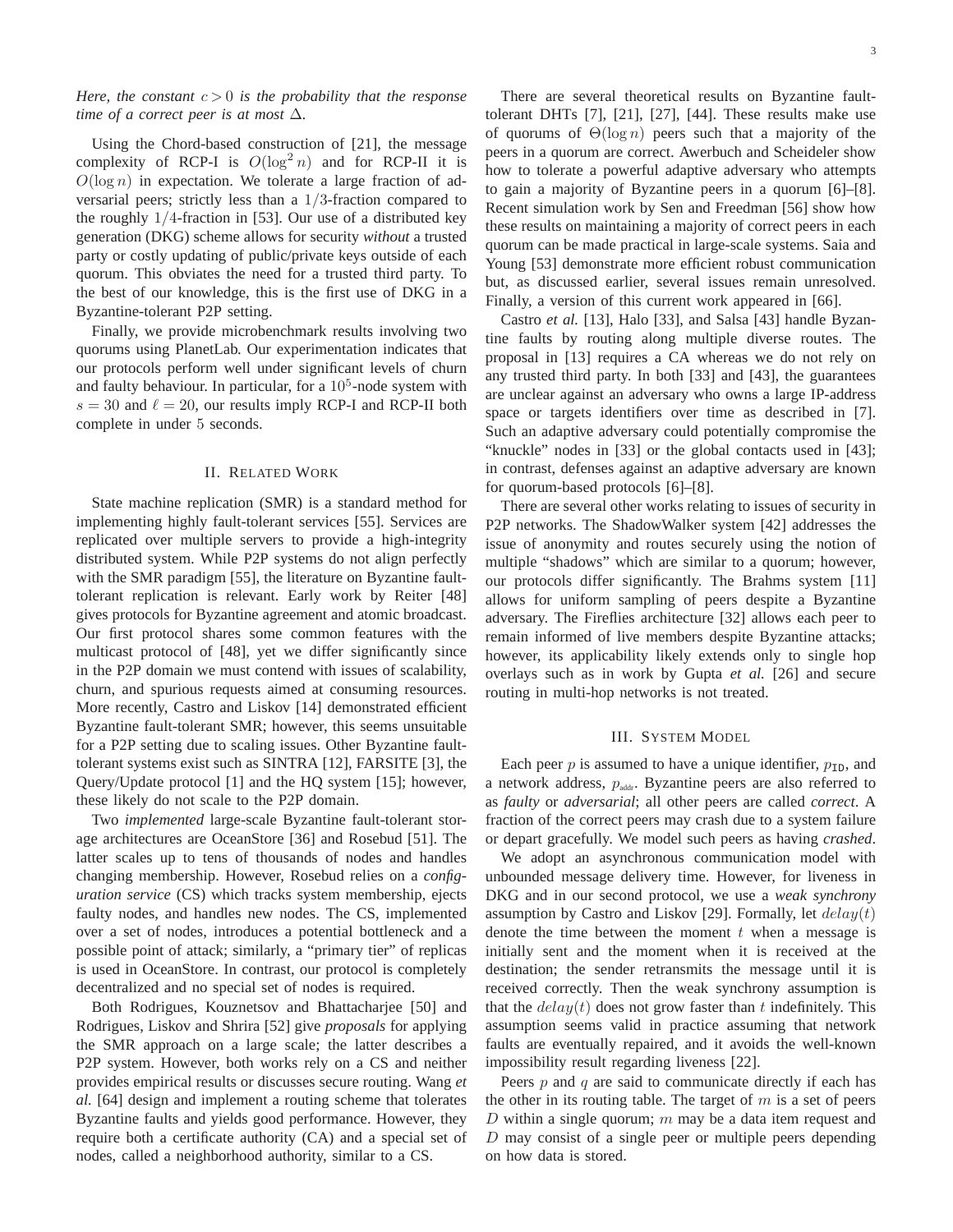

Fig. 1. (Left) Three peers on a DHT ring where  $p$  links to  $u$  and  $v$ . (Right) An example of a quorum topology in a DHT ring where  $p \in Q_i$ ,  $u \in Q_j$ and  $v \in Q_h$ . Thick lines signify all-to-all inter-quorum links.

#### *A. The Quorum Topology*

There are several approaches to how quorums are created and maintained [7], [44], [53]; we refer the reader to [21] for a detailed explanation of one approach. As a simple example, the links in a quorum topology consist of the union of Chord's links along with a set of redundant links. Specifically, for peer p's link to q in Chord, each peer in quorum  $Q_p$  has a link to every peer in  $Q_q$  (and links to every peer in its own quorum  $Q_p$ ). A link to a Byzantine peer may be treated as faulty or unobtainable if the peer misbehaves, but only links between correct peers are required to be functional. Conceptually, despite a number of different approaches, we may view the setup of quorums as a graph where nodes correspond to quorums and edges correspond to communication capability between quorums; we call this the *quorum topology*. Figure 1 illustrates how quorums can be linked in a DHT such as Chord. Peers will likely have different views of the network and hence membership lists for  $Q_i$  may differ for two peers; however, such issues can be overcome (for example, see [21]). We assume the following four simple invariants are true:

- 1) *Goodness:* each quorum has size  $\Theta(s)$  for  $s = \Omega(\log n)$ and possesses at most an  $\epsilon$ -fraction of Byzantine peers for  $\epsilon < 1/3$ .
- 2) *Membership:* every peer belongs to at least one quorum.
- 3) *Intra-Quorum Communication:* every peer can communicate directly to all other members of its quorums.
- 4) *Inter-Quorum Communication:* if  $Q_i$  and  $Q_j$  share an edge in the quorum topology, then  $p \in Q_i$  may communicate directly with any member of  $Q_i$  and vice-versa.

These invariants are standard in the sense that previous work on quorums in DHTs ensure they hold with probability nearly equal to 1. For example, results for maintaining the goodness invariant are known [6]–[8]. For the membership invariant, there exist quorum topologies where a peer may belong to several quorums simultaneously [21], [44]. Finally, to the best of our knowledge, no implementation of a quorum topology exists; this represents another gap between theory and practice. A number of challenges remain in bridging this gap and such an endeavor is outside the scope of this current work. However, the literature suggests that, with the proper deployment, maintaining these invariants in real-world DHTs is plausible.

## *B. Assumptions*

The adversary is assumed to have full knowledge of the network topology and control all faulty peers, which forms a constant fraction of all nodes in the system. In concert with the goodness invariant, strictly less than  $1/3$  of the peers in any quorum can be faulty. These peers may collude and coordinate their attacks on the network. Our adversary is computationally bounded with a security parameter  $\kappa$  and it has do  $2^{\kappa}$  computation to break the security of the Gap Diffie-Hellman (GDH) problem [28] in an appropriate group.

Our protocols guarantee successful transmission of  $m$ ; however, feasibility is not enough. Our protocols must be efficient in terms of (1) the costs to correct peers for legitimate network operations *and* (2) the costs due to adversarial interference. The latter concern is crucial since it does no good to provide solutions that allow the adversary to easily launch costly attacks. We first discuss the cryptographic techniques for gaining efficiency and then elaborate on points (1) and (2).

#### *C. Threshold Cryptography*

We use threshold cryptography to authenticate messages. The idea behind an  $(\eta, t)$ -threshold scheme is to distribute a secret key among  $\eta$  parties in order to remove any single point of failure. Any subset of more than  $t$  parties can jointly reconstruct the secret key or perform the required computation securely in the presence of a Byzantine adversary which controls up to  $t$  parties. We use threshold signatures to authenticate the communication between quorums.

**Threshold Signatures:** In an  $(\eta, t)$ -threshold signature scheme, a signing (private) key k is distributed among  $\eta$ parties by a trusted dealer using a verifiable secret sharing protocol [20] or by a completely distributed approach using a DKG protocol [46]. Along with private key shares  $k_i$  for each party, the distribution algorithm also generates a verification (public) key  $K$  and the associated public key shares  $K$ . To sign a message m, any subset of  $t + 1$  or more parties use their shares to generate the signature shares  $\sigma_i$ . Any party can combine these signature shares to form a message-signature pair  $S = (m, \sigma) = [m]_k$  that can be verified using the public key  $K$ ; however, this does not reveal  $k$ . We refer to  $S$  as a signature. It is also possible to verify  $\sigma_i$  using the public key shares  $K$ . We assume that no computationally bounded adversary that corrupts up to  $t$  parties can forge a signature  $S' = (m', \sigma')$  for a message m'. Further, malicious behavior by up to  $t$  parties cannot prevent generation of a signature.

We use the threshold version [9] of the Boneh-Lynn-Shacham (BLS) signature scheme [28] to authenticate communication between quorums. Its key generation does not mandate a trusted dealer and the signature generation protocol does not require any interaction among the signing parties or any zero-knowledge proofs.

**Distributed Key Generation (DKG):** In absence of a trusted party in the P2P paradigm, we use a DKG scheme to generate the (distributed) private key. An  $(\eta, t)$ -DKG protocol allows a set of  $\eta$  nodes to construct a shared secret key k such that its shares  $k_i$  are distributed across the nodes and no coalition of fewer than t nodes may reconstruct the secret; no trusted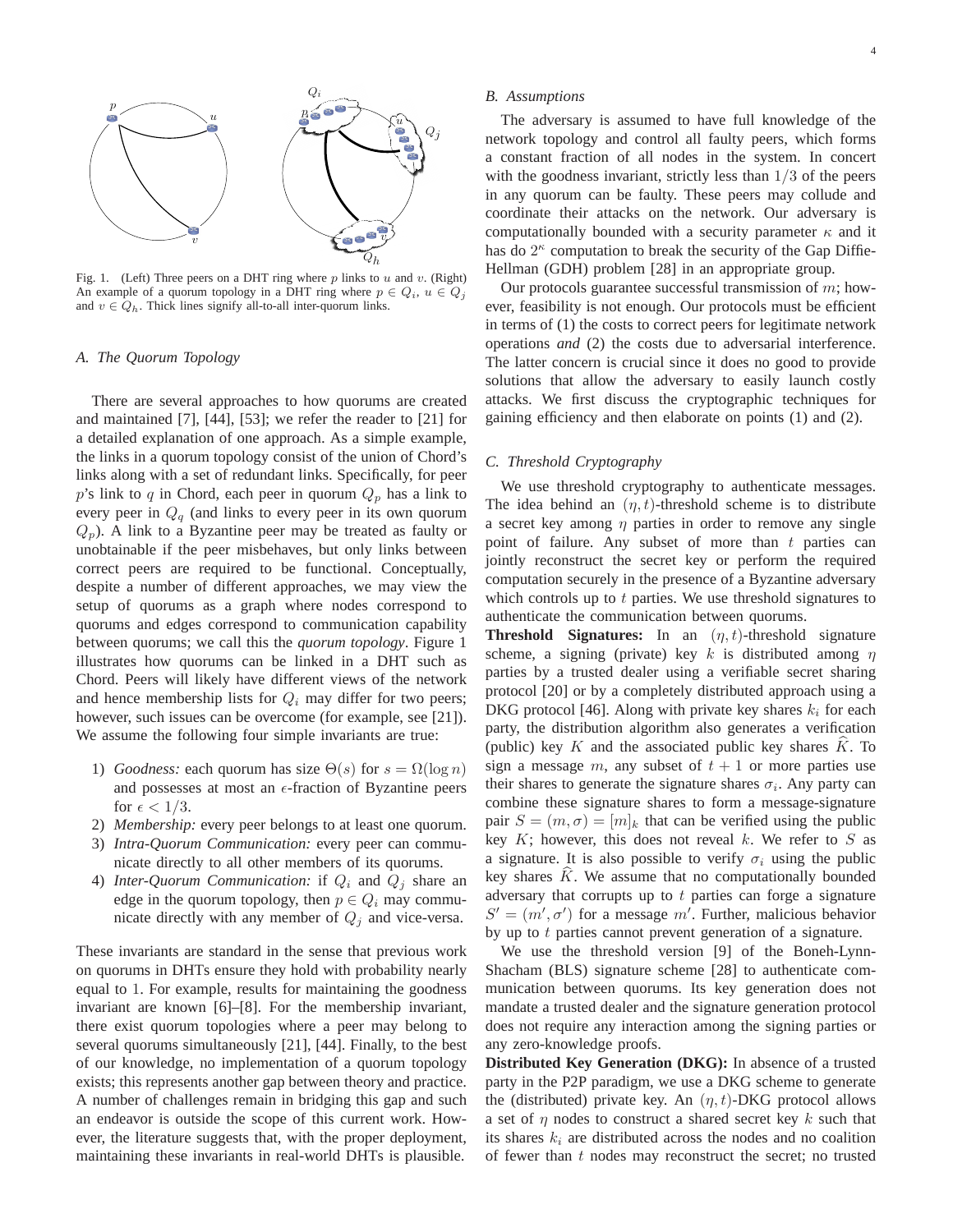dealer is required. There is also an associated public key K and a set of public key shares  $K$  for verification.

The protocol by Kate and Goldberg [35] is the first DKG for an asynchronous setting; therefore, it is uniquely suitable for deployment in a P2P network. In addition to a Byzantine adversary, this protocol also tolerates crash failures. For a quorum of size  $s = \eta$ , with t Byzantine nodes and f correct nodes that can crash, the DKG protocol requires that  $s \geq 3t + 2f + 1$ . In our case, this *security threshold* holds due to the goodness invariant in Section III-A. The DKG protocol allows for system dynamics without changing the system public key  $K$ . Notably, the message complexity of a batch of peers  $P$  all joining and/or all leaving the quorum is the same as for a single peer joining/leaving the quorum, while the bit complexity increases only linearly with  $|P|$  (see [35, Sec. 6]); for efficiency, we batch such operations during our analysis in Section V-B. The DKG protocol also considers *mobile adversary* [45] and provides proactive security using share renewal and share recovery protocols.

## *D. Spamming Attacks*

A critical concern is that the adversary may launch spurious communications aimed at consuming resources; we refer to such behavior as *spamming*. For example, a malicious peer may initiate a number of data retrieval requests [57], [63]. Here the situation is more dire since the impact of such attacks is multiplied by the group action in a quorum-based system.

Ultimately, there is no perfect defence against an adversary with the resources to initiate massive spamming attacks and this is not our focus. Rather, we show that our protocols do not afford the adversary an advantage in launching such attacks. Our goal is to prevent the adversary from forcing a peer to perform expensive operations with impunity. For any operation initiated by a spammer  $p$ , this can be accomplished by either (A) placing the bulk of the cost of executing said operation on  $p$  or (B) making the detection of spamming inexpensive. As we will show in Section IV, our protocol RCP-1 in Section IV-A employs principle (A) while our protocol RCP-II in Section IV-B employs principle (B).

In addition to cryptographic techniques, we assume a *rule set* to reduce the impact of spamming attacks as introduced by Fiat *et al.* [21]. A rule set defines acceptable behavior in a quorum; for example, the number of data lookup operations a peer may execute per duration of time, or tit-for-tat behavior for uploads/downloads. Such rules are known to everyone within a quorum and can be implemented at the software level or simply agreed upon by quorum members. As discussed in Section I-B, requests from a peer  $q$  that deviate from the rule set are ignored by the other members of its quorum, effectively removing  $q$  from the system.

## *E. Feasibility via Quorums, but Efficiency via Cryptography*

We now make explicit a crucial point regarding the feasibility versus the efficiency of robust communication. As we have discussed, in the presence of Byzantine peers, no single peer can be trusted and quorums are employed to overcome this trust deficit through majority action. Using the simple protocol outlined in Section I, the transmission of a message is guaranteed. *Therefore, quorums allow for robust communication without the need for cryptographic techniques*. However, as we now discuss, cryptographic techniques are important to achieving efficient robust communication.

**A Problem of Spamming:** Note that spamming attacks can pose a critical problem in a system that employs quorums. For example, a group of Byzantine peers may pretend to be a quorum and initiate requests. Therefore, simply obeying a request because it *appears* to come from a quorum does not prevent spamming. To investigate the implications of spamming, consider the case where peers act on any received request and call this the *passive scenario*. In the passive scenario, a Byzantine peer  $p$  can contact *any* quorum  $Q_i$  by colluding with other faulty peers to obtain necessary routing information. Members of  $Q_i$  act on any request coming from p. Even if it is possible to detect spurious requests at a global scale, each correct peer would be required to maintain  $O(n)$ records to exclude faulty peers from the system.

Therefore, the passive scenario is undesirable since spamming allows the adversary to consume the resources of correct peers at little cost to itself. A standard fix is that a quorum responds only to requests that are "proven" to be legitimate. Yet, there is a cost to proving legitimacy; we explore this to motivate our protocols. First, we expand on the utility of a quorum topology in proving legitimacy. We then show how cryptographic techniques improve the efficiency of this task. **Legitimacy and the Utility of the Quorum Topology:** We now contrast the passive scenario against another general scenario that we call the *prove-and-verify scenario* which assumes that proofs and verifications are required to initiate operations. We argue that this is superior to the passive scenario and discuss how the quorum topology is used in previous works to provide the framework for proving and verifying operations.

P2P systems often lack admission control and, if forced to depart the system, a Byzantine peer may simply rejoin the network with a new identity. In the worst case, perpetual and rapid rejoin operations result in a DoS attack. Therefore, we make the standard assumption that there is a cost for joining the network. For example, monetary costs are suggested in [13] and CAPTCHAs as suggested in [43]. Let  $\tau$  denote the rate at which p can issue spurious requests before being forced to rejoin the system. In the passive scenario, a Byzantine peer  $p$  can contact *any* quorum  $Q_i$  by colluding with other faulty peers to obtain necessary routing information and so  $\tau$  is large due to the abundance of potential targets.

In contrast, in the prove-and-verify system the members of  $Q_i$  must verify p's proof before acting. Proof and verification may take different forms. For instance, constructions exist where two peers communicate only if their respective quorums are linked [21], [44]; that is, the quorum topology itself acts as proof. Verification occurs by having a quorum  $Q_i$  act on  $p$ 's request only if each peer in  $Q_i$  receives messages from a majority in  $Q_p$ . Here,  $\tau$  is greatly reduced. Furthermore, correct peers are not required to maintain records on misbehaving peers. However, while the prove-and-verify scenario is far more robust to spamming, there are shortcomings to this actual method of proof and verification and we discuss this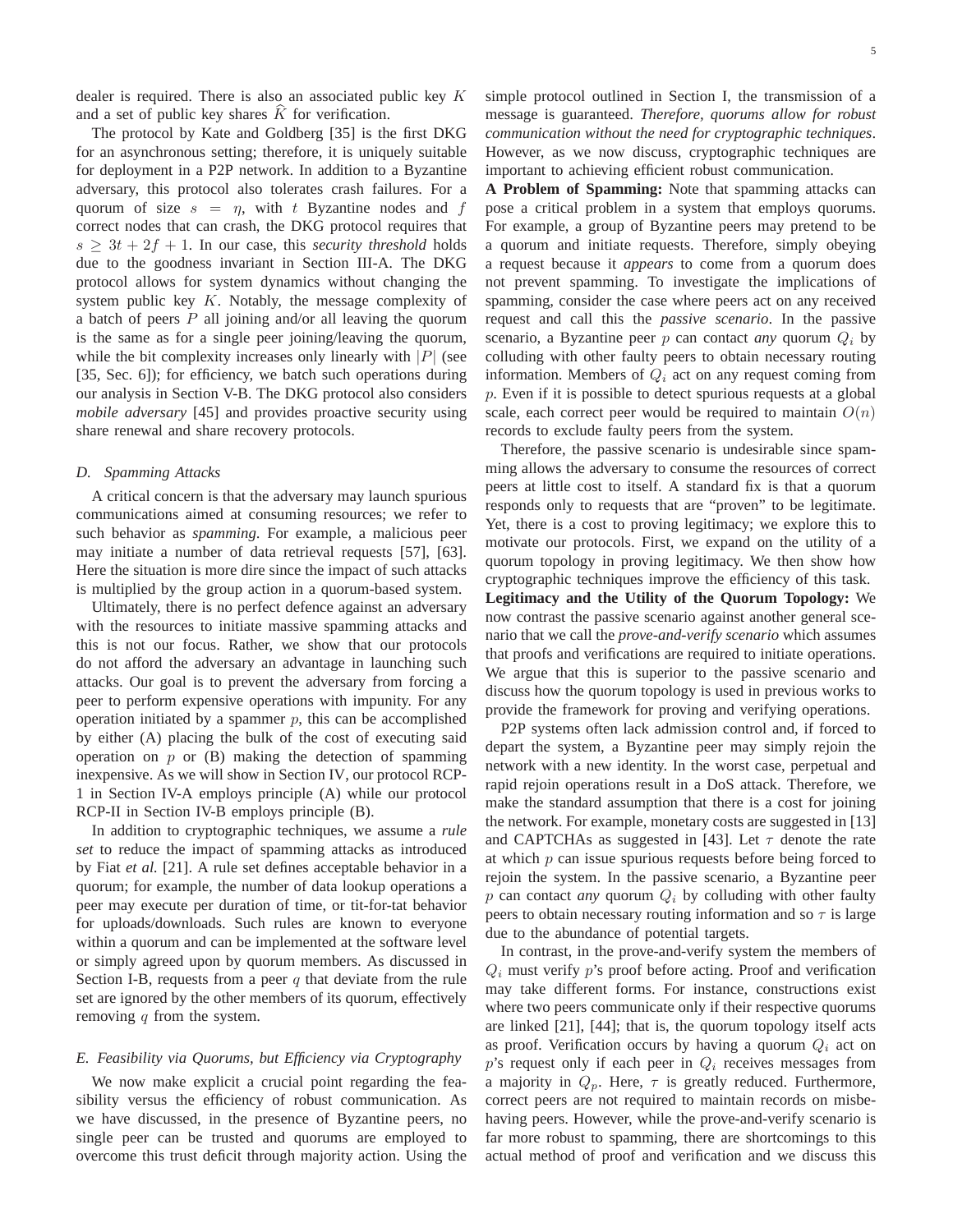TABLE I SUMMARY OF FREQUENTLY USED NOTATION.

| <b>Notation</b>                                    | Definition                                                        |
|----------------------------------------------------|-------------------------------------------------------------------|
| m                                                  | Message being sent via our robust communication protocols         |
| $Q_p$                                              | Ouorum of peer $p$                                                |
| $\epsilon$                                         | Upper bound on the fraction of Byzantine peers in a quorum        |
| $\mathcal{S}$                                      | Asymptotic size of quorums                                        |
| ł.                                                 | Number of hops traversed by communication of $m$                  |
| $K_{Q_p}$                                          | Quorum public key of peer $p$ 's quorum                           |
|                                                    | Quorum private key of peer $p$ 's quorum                          |
| $\frac{k_{Q_p}}{\widehat{K}_{Q_p}}$                | Set of public key shares corresponding to $K_{Q_p}$               |
|                                                    | Peer p's individual share of $k_{Qu}$                             |
| $\frac{\overline{(k_{Qu})_p}}{\mathcal{RT}_{Q_p}}$ | Routing table information for all peers in $Q_n$                  |
| ts                                                 | Time stamp                                                        |
| $S_i$                                              | Signature corresponding to the $i^{th}$ hop in RCP-I              |
| $M_i$                                              | Chain of certificates corresponding to the $i^{th}$ hop in RCP-II |
| $\overline{D}$                                     | Target set of peers who should receive $m$                        |

next.

**Efficiency in the Prove-and-Verify Scenario:** We argue two things: (1) the form of proof discussed above is restrictive and (2) verification is expensive. First, the proof is restrictive since for  $Q_i$  and  $Q_j$  to communicate without sending through intermediary quorums, they must maintain links to one another; such maintenance is costly. Second, the verification process is expensive because when communication occurs from  $Q_i$  to  $Q_j$ , a correct peer  $q \in Q_j$  must know to which peers in  $Q_i$ it must listen; this incurs more maintenance costs. These are two significant problems with existing schemes.

Cryptography allows us to improve asymptotically on the message complexity of verification. Under our protocols, each quorum has a public and private key established using DKG. Communication can occur between any two quorums that know and can verify each other's public key. Therefore, the form of proof is not as restricted by the quorum topology and we exploit this in RCP-II. Furthermore, verification is cheaper; using  $O(s)$  messages in RCP-I or  $O(1)$  expected messages in RCP-II. Of course, overhead is incurred by using cryptography. Message sizes increase by an additional  $O(\kappa)$ bits and keys shares, but *not* the key itself, must be updated when membership changes. However, our experimental results in Section V suggest that this overhead is tolerable since the computation costs are significantly smaller than the network latency. Hence, cryptography provides a more efficient and flexible implementation of the prove-and-verify scenario.

#### IV. ROBUST COMMUNICATION PROTOCOLS

We propose two robust communication protocols: RCP-I and RCP-II. Here we outline a general scheme in Figure 2 that is later refined to give our two protocols; Table I summarizes our notation. Consider a sending peer  $p$  who wishes to send a message  $m$  to peer  $p'$ . We make the standard assumption that  $m$  is associated with a key value which yields information necessary for distributed routing; that is, the next peer to which  $m$  should be forwarded is always known. Peer  $p$  notifies its quorum  $Q_1$  that it is performing robust communication and receives PROOF( $Q_1$ ). Peer p sends this to  $Q_2$  as proof that p's actions are legitimate; the form of this proof is discussed later. Depending on the scheme, one or more members of  $Q_2$  examines the proof and, upon verifying it, sends to p: (1) routing information for  $Q_3$  and (2) PROOF( $Q_2$ ), that will



Fig. 2. Our general robust communication scheme. At step  $i = 1, ..., \ell - 1$ , peer p presents proof, PROOF( $Q_i$ ), that quorum  $Q_i$  sanctions p's action, and receives new proof from  $Q_{i+1}$  in addition to routing information for the next hop. At the final step  $\ell$ , peer p sends PROOF( $Q_{\ell-1}$ ) and m.

convince  $Q_3$  that  $p$ 's actions are legitimate. This continues iteratively until  $p$  contacts the quorum holding  $p'$  and  $m$  is delivered. We employ the following concepts:

**Quorum Public/Private Keys:** Each quorum  $Q_i$  is associated with a (distributed) public/private key pair  $(K_{Q_i}, k_{Q_i})$ ; however, there are two crucial differences between how such a key pair is utilized here in comparison to traditional implementations. First, only those quorums linked to  $Q_i$  in the quorum topology, and not everyone in the network, need to know  $K_{Q_i}$ . Second,  $(K_{Q_i}, k_{Q_i})$  is created using the DKG protocol and  $K_{Q_i}$  is the associated set of public key shares.

**Public/Private Key Shares:** Each peer  $p \in Q_i$  possesses a private key share  $(k_{Q_i})_p$  of  $k_{Q_i}$  produced using DKG. Unlike the quorum public/private key pair of  $Q_i$  which must be known to all quorums to which  $Q_i$  is linked in the quorum topology, only the members of  $Q_i$  need to know the public key shares  $K_{Q_i}$ , which plays an important role in allowing members of  $Q_i$  to verify that the signature share sent to peer  $p$  is valid.

**System Churn and Protocol Design Considerations:** The rate of churn in P2P networks has a significant impact on system performance and this is a concern reflected in the design of our two protocols. First, both of our protocols perform communication in an iterative fashion (in contrast to recursive routing) so that failures due to stale routing table information are detected immediately. While not specified in our pseudocode, upon experiencing a failure, the calling peer and its quorum may request that the responsible quorum update its routing table information, at which point the original request can proceed. Second, each of our protocols are designed to operate in different regimes of churn. As we will discuss later in Section IV-C, RCP-I is more tolerant of churn as it requires few updates when peers join or depart the system. On the other hand, RCP-II is more message-efficient and can be used in situations where the system is experiencing less churn.

Beyond these design choices, our protocols also inherit certain churn-resistant properties of the underlying quorum topology and routing mechanisms of DHTs. That is, the quorum topology requires only a polylogarithmic amount of routing table information that needs to be kept updated, while routing with our protocols still operates along  $O(\log n)$ hops which yields a relatively small number of potential failure points. Additionally, the redundant link architecture used by quorums provides some robustness to rapid system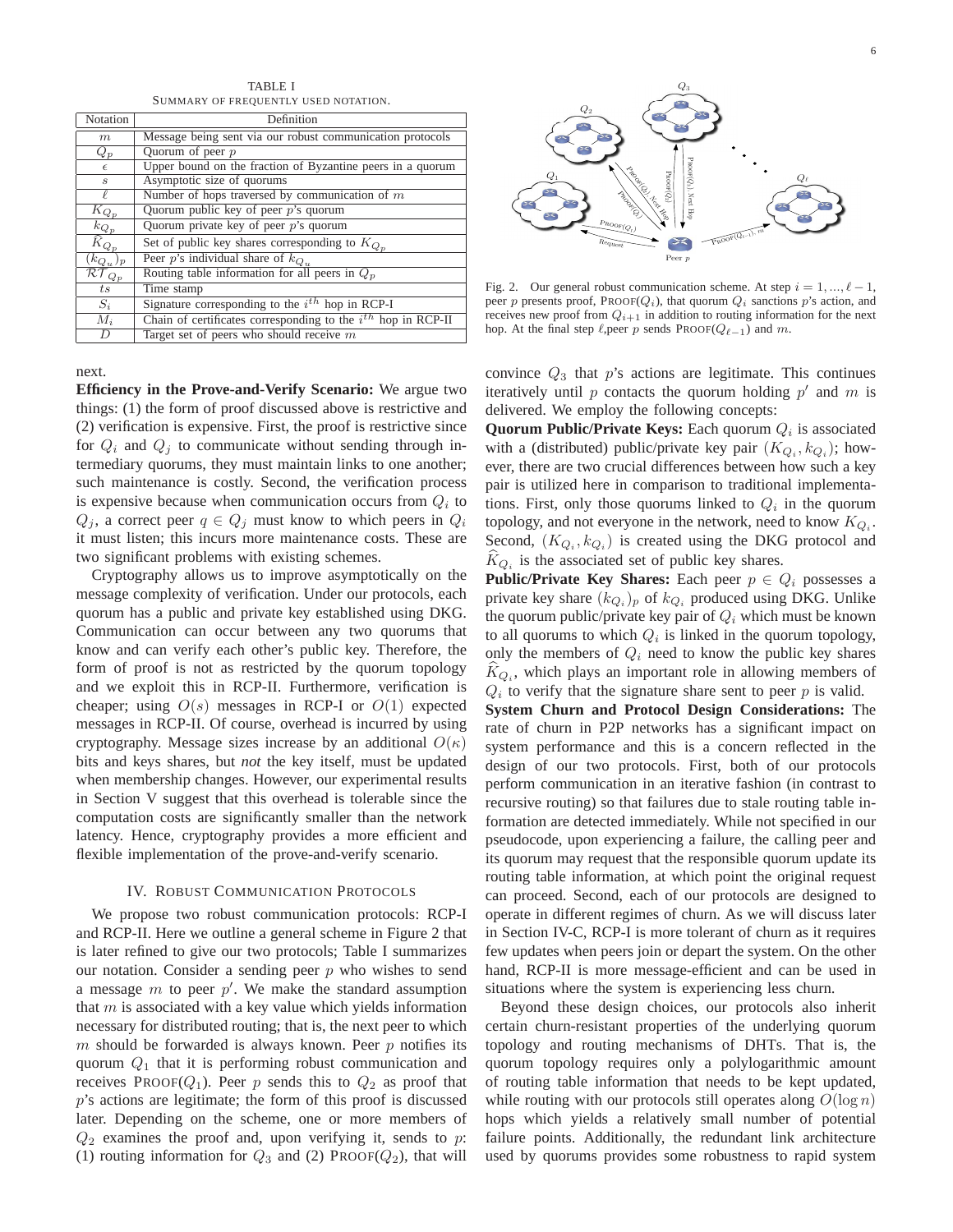## RCP-I: SENDING PEER p

## **Initial Step:**

- 1:  $p \in Q_1$  sends the following request to all peers in  $Q_1$ :  $[p_{\text{ID}}|p_{\text{addr}}|$ key $|ts_1]$
- 2: p interpolates all received signature shares to form:  $\mathcal{S}_{Q_1} \leftarrow [p_{\text{in}}|p_{\text{addr}}|\text{key}|ts_1]_{k_{Q_1}}$

# **Intermediate Steps:**

- 3: **for**  $i = 2$  to  $\ell 1$  **do**
- 4: p sends  $S_{i-1}$  and  $ts_i$  to every peer in  $Q_i$  and requests a signature  $S_i$ , public key  $K_{Q_{i+1}}$  and routing information for  $Q_{i+1}$ .
- 5: p interpolates received signature shares to form  $S_i \leftarrow$  $[p_{\text{\tiny{ID}}}|p_{\text{\tiny{addr}}|\text{key}|ts_i]_{k_{Q_i}}.$
- 6: p verifies if  $S_i$  is valid using  $K_{Q_i}$ .
- 7: **if**  $(S_i$  is invalid) **then**

8: *p* sends signature shares to each peer in  $Q_i$ . **Final Step:**

9: p sends  $\mathcal{S}_{Q_{\ell-1}}$  to  $D \subseteq Q_{\ell}$  along with m.

## RCP-I: RECEIVING PEER  $q \in Q_i$

#### **Initial Step:**

- 1: **if**  $(q \in Q_1$  receives a request by p) **then**
- 2: q checks that a request by  $p$  does not violate the rule set. If the request is legitimate,  $q$  sends its signature share to p.

## **Intermediate Steps:**

- 3: **if** (q receives  $S_{i-1}$  and  $ts_i$  from p) **then**
- 4: q verifies a  $\mathcal{S}_{Q_{i-1}}$  using  $K_{Q_{i-1}}$  and validates  $ts_i$ ; if successful, q sends its signature share,  $K_{Q_{i+1}}$  and routing information for  $Q_{i+1}$  to p.
- 5: **if** (q receives signature shares from p) **then**
- 6:  $q$  verifies all shares using public key shares and informs p of invalid shares.

Fig. 3. Pseudocode for RCP-I

membership changes along the lines investigated in [37].

#### *A. Robust Communication Protocol I*

We now illustrate RCP-I for a peer  $p$  who wishes to send a message  $m$ . The path  $m$  takes through quorums is denoted by  $Q_1, ..., Q_\ell$ . We assume that  $p \in Q_1$  and the target of the message is a set of peers  $D \subseteq Q_{\ell}$ .

**Overview:** We outline RCP-I; the pseudocode is given in Figure 3. Initially, the correct peers of  $Q_1$  must acquiesce to p's request. Peer p begins by sending  $[p_{\text{ID}}|p_{\text{adv}}|$  key $|ts_1|$  to all peers in its quorum  $Q_1$ . The value key corresponds to the intended destination of m and  $ts_1$  is a time stamp. The message m can also be sent, and its hash can be added inside the signature below; however, for simplicity, we assume  $m$ is sent only in the last step. Each correct peer  $q \in Q_1$  then consults the rule set and sends its signature share to  $p$  if  $p$ is not in violation of the rule set to within some bound to compensate for clock drift. Peer  $p$  interpolates these signature shares to generate the signature:  $S_1 \leftarrow [p_{1D} | p_{\text{addr}} | \text{key}| t s_1]_{k_{Q_1}}$ .

In each intermediate step  $i = 2, ..., \ell - 1$ , p sends its most recent signature  $S_{i-1}$  and a new time stamp  $ts_i$  to each peer

 $q \in Q_i$  along the lookup path. Since  $Q_i$  is linked to  $Q_{i-1}$  in the quorum topology, each q knows the public key  $K_{Q_{i-1}}$  to verify  $S_{i-1}$ . If  $S_{i-1}$  is verified and  $ts_i$  is valid, q sends back its signature share,  $K_{Q_{i+1}}$  and the routing information. Peer p collects the shares to form  $S_i$  and majority filters on the routing information for  $Q_{i+1}$ . In terms of majority filtering, both group membership and the corresponding routing information are agreed upon using DKG. Finally, for  $Q_{\ell}$ , p sends m along with  $S_{\ell-1}$  to peers in the set D.

**Share Corruption Attack:** Note the following attack: a set of Byzantine peers  $B \subseteq Q_i$  send invalid shares to p and, therefore, p will fail to construct  $S_i$ . We refer to this attack as the *share corruption attack*. Here, the individual public/private key shares play a crucial role. To obtain  $S_i$ , p sends the received shares to each peer in  $Q_i$  using one message per peer. For a share sent to  $p$  by a peer in  $Q_i$ , each correct peer in  $Q_i$  verifies the share using  $K_{Q_i}$ . All valid shares are then sent back to p who creates  $S_i$ . While members of  $Q_i$  may identify those peers which  $p$  alleges sent an incorrect share, punitive action is limited since  $p$  could be Byzantine. Note that the shares are not recomputed; hence, the adversary can only perform this attack once per step.

**Lemma 1.** *RCP-I guarantees that* m *is transmitted to a target set of peers* D ⊆ Q<sup>i</sup> *for some quorum* Q<sup>i</sup> *over a path of length* ℓ *with the following properties:*

- *Both the total message complexity and the message complexity of the sending peer is each at most*  $2 \cdot s$  +  $4 \cdot s \cdot (\ell - 2) + |D|$ .
- *Each forwarding peer has message complexity at most* 4 *messages.*
- *The latency is at most*  $2 \cdot (\ell 2) + 2$ .

*Proof:* First, we prove correctness. We show that if  $p$  is correct and has not violated the rule set, at each step i of the protocol  $p$  either (1) receives a valid signature and routing information for the next step or (2) terminates the protocol by delivering  $m$  to all members of  $D$ ; correctness follows directly. Our proof is by induction on  $i$ :

**Base Case:** Consider the initial step  $i = 1$  where p communicates with the peers in its quorum  $Q_p = Q_1$  about sending the message  $m$ . If  $p$  is correct and has not violated the rule set, upon receiving  $[p_{\text{in}}]p_{\text{addr}}$  |key|ts<sub>1</sub>] all correct peers will send their shares to  $p$ . Therefore,  $p$  is guaranteed to form  $S$  by the goodness invariant. Peer  $p$  can then check whether S is valid and, if so, sets S to be  $S_1$ . Otherwise, p must overcome the share corruption attack. Since  $p$  belongs to  $Q_1$ , peer  $p$  knows the individual public key shares of each peer in  $Q_1$  and can therefore detect which shares are invalid and construct  $S_1$ . Finally, p already has the routing information for  $Q_2$ ; therefore, the base case holds.

**Inductive Hypothesis:** Assume that up to step  $i < \ell$ , p has obtained the correct signatures and routing information.

**Inductive Step:** At step  $i+1$ , peer p sends  $S_i$  to  $Q_{i+1}$ . By the inductive hypothesis, this signature is valid and  $p$  possesses the routing information for  $Q_{i+1}$ . If  $i < \ell - 1$ , and no corrupted share attack occurs, then p's request for  $S_{i+1}$  and the routing information for  $Q_{i+2}$  will be satisfied due to the goodness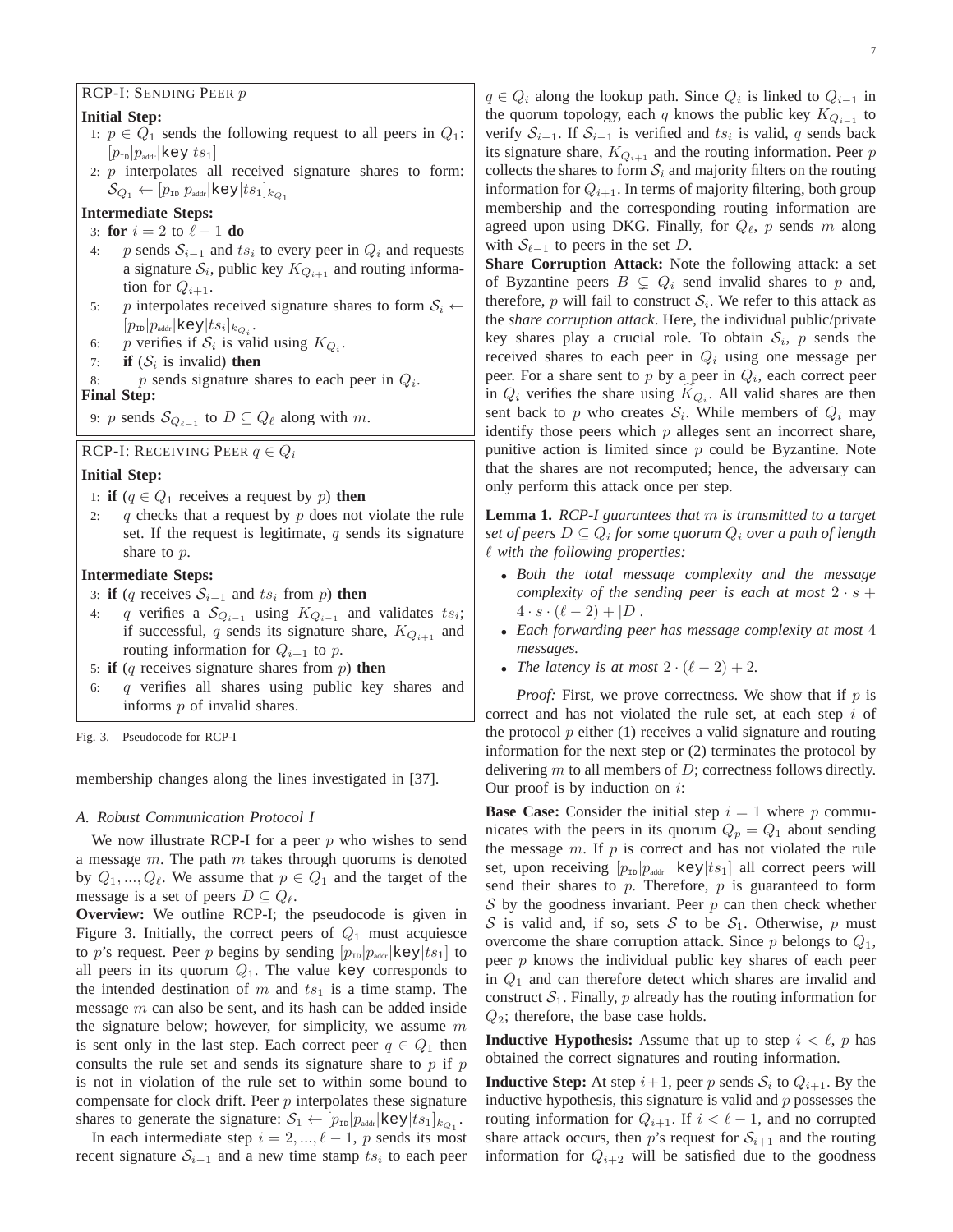invariant. Otherwise,  $p$  must overcome the corrupted share attack by sending all signed shares to all other peers in  $Q_{i+1}$ . Each correct peer in  $Q_{i+1}$  can detect and inform p which peers sent an invalid share. Due to the goodness invariant, peer  $p$ can majority filter on these responses to determine the invalid shares and then construct  $S_{i+1}$ . If  $i = \ell - 1$ , p possesses the routing information for  $Q_{\ell}$  to deliver m to all members of  $D \subseteq Q_i$  and the protocol terminates successfully. In either case, the induction holds.

We now analyze the costs of our protocol. In the first step, even in the event that a share corruption attack occurs at most one round-trip round of communication occurs (between  $p$  and  $Q_1$ ). For steps  $i = 2, ..., \ell - 1$ , if a share corruption attack occurs, at most two rounds of message exchange occur:  $(1)$   $p$ sends to  $Q_i$  and  $Q_i$  sends back to p and (2) p transmits shares to  $Q_i$  who then send the correct shares back to p. Adding the last step, the latency is  $2 \cdot (\ell - 2) + 2$ . In terms of message complexity, in the first round, peer  $p$  must send a request to and receive a response from each peer in  $Q_1$ ; this totals at most 2s messages. For steps  $i = 2, ..., \ell - 1$  peer p must both send a request to and receive a response from each peer in a quorum; if a corruption attack occurs, p must send another message to each peer in a quorum (with all signed shares collected together) and receive back a response. Therefore, this incurs at most  $4 \cdot s$  messages. In the last step p sends to all members of D. Hence, the message complexity is at most  $4 \cdot s \cdot (\ell - 2) + |D| + 2s$ . For every other involved peer  $q \notin D$ ,  $q's$  message complexity is at most 4; clearly, peers in D receive one message.

**Spamming Attacks:** The sending peer p experiences more cost than other participating peers. In part, this is due to the iterative nature of the protocol; however, largely this is because p must send and receive  $O(s)$  messages per step. In contrast, other participating peers need only send and receive a constant number of messages over the execution of the protocol.

Peer  $p$  may misbehave in other ways. For instance,  $p$  may repeatedly contact its quorum to initiate robust communication; however, eventually all correct peers will ignore  $p$ . Similarly, using a correct signature,  $p$  may repeatedly ask  $q$  in another quorum for proof and/or routing information; however, time stamps limit such replay attacks. In conclusion, such actions cannot cause correct peers to perform expensive operations.

#### *B. Robust Communication Protocol II*

RCP-II is randomized yielding a small expected message complexity for both the sending peer and forwarding peers. In exchange, joins and departures incur additional cost in comparison to RCP-I; we discuss this in Section IV-C.

RCP-II utilizes signed routing table information. As a concrete example, we assume a Chord-like DHT although other DHT designs can be accommodated. For a peer  $u \in Q_i$ , each entry of its routing table has the form  $[Q_j, p_{\text{ID}}, p'_{\text{ID}}, K_{Q_j}, ts]$ . Here  $p \in Q_j$  and  $p' \in Q_{j-1}$  where (1)  $Q_i$  links to  $Q_j$  and  $Q_{j-1}$  in the quorum topology, (2)  $Q_{j-1}$  immediately precedes  $Q_j$  clockwise in the identifier space and (3) p and p' are respectively located clockwise of all other peers in  $Q_i$  and

 $Q_{j-1}$ .  $K_{Q_j}$  is the quorum public key of  $Q_j$ , and ts is a time stamp for when this entry was created. Note that any point in the identifier space falls between unique points  $p_{ID}$  and  $p'_{ID}$ . Given this property, and that entries are signed by a quorum, any attempt by a malicious peer along the lookup path to return incorrect routing information can be detected.  $\mathcal{RT}_{Q_j}$  denotes the routing table information for all peers in  $Q_j$ .  $[K_{Q_j}]_{k_{Q_i}}$  is the quorum public key of  $Q_i$  signed using the private quorum key of  $Q_i$ ; recall, neighbors in the quorum topology know each others' public key.  $[\mathcal{RT}_{Q_j}]_{k_{Q_i}}$  is the routing information signed with the private key of  $Q_i$ ; entries of the routing table are signed separately. Routing table information is time stamped and re-signed periodically when DKG is executed.

**Overview:** We sketch RCP-II here. For simplicity, we temporarily assume that peers act correctly; our pseudocode in Figure 4 is complete for when peers fail to respond to requests by p. Initially, each correct peer in  $Q_1$  receives  $[p_{\text{in}}|p_{\text{addr}}|$ key $|ts|$  from p. The time stamp ts is chosen by p and peers in  $Q_1$  will acquiesce to the value if it agrees with the rule set to within some bound to compensate for clock drift. If the request does not violate the rule set, then the information is signed allowing p to form  $M_1 = [p_{1D} | p_{\text{addr}} | \text{key}| t s]_{k_{Q_1}}$ .

In the second step of the protocol,  $p$  knows the membership of  $Q_2$  and selects a peer  $q_2 \in Q_2$  uniformly at random (u.a.r.) without replacement. Peer  $p$  then sends  $M_1$  to  $q_2$ . Assuming  $q_2$  is correct, it verifies  $M_1$  using  $K_{Q_1}$  and checks that the ts is valid; the duration for which a time stamp is valid would be specified by the rule set. Once verified  $q_2$  sends p the information  $[K_{Q_1}]_{k_{Q_2}}$ ,  $[\mathcal{RT}_{Q_3}]_{k_{Q_2}}$  and  $[K_{Q_3}]_{k_{Q_2}}$ . Peer p knows  $K_{Q_2}$  since  $Q_1$  links to  $Q_2$  and verifies  $[K_{Q_1}]_{k_{Q_2}}$ ,  $[\mathcal{RT}_{Q_3}]_{k_{Q_2}}$ and  $[K_{Q_3}]_{k_{Q_2}}$ , and checks that the time stamp on the routing information is valid. If so, p constructs  $M_2 = [M_1 | [K_{Q_1}]_{k_{Q_2}}]$ . Here  $[K_{Q_1}]_{k_{Q_2}}$  will allow some peer in  $Q_3$  to verify  $K_{Q_1}$  and  $M_1$ , while the signed verified  $K_{Q_3}$  will allow p to check the response from that peer in  $Q_3$ .

This process repeats with minor changes for the remaining steps. Using  $\mathcal{RT}_{Q_3}$  from the previous step, p selects a peer  $q_3$  randomly from  $Q_3$  and sends  $M_2$ . Since  $Q_3$  is linked with  $Q_2$  in the quorum topology,  $q_3$  knows  $K_{Q_2}$ , which it uses to verify  $[K_{Q_1}]_{k_{Q_2}}$ ; this allows  $q_3$  to verify  $M_1$  signed with  $k_{Q_1}$ . Peer  $q_3$  then confirms that ts is valid and sends  $[K_{Q_2}]_{k_{Q_3}}$ ,  $[\mathcal{RT}_{Q_4}]_{k_{Q_3}}$  and  $[K_{Q_4}]_{k_{Q_3}}$  to p. Peer p has a verified public key  $K_{Q_3}$  from the previous step and uses it to verify  $[K_{Q_2}]_{k_{Q_3}}$ ,  $[\mathcal{RT}_{Q_4}]_{k_{Q_3}}$ , and  $[K_{Q_4}]_{k_{Q_3}}$ . Then p constructs  $M_3 = [M_2 | [K_{Q_2}]_{k_{Q_3}}] = [M_1 | [K_{Q_1}]_{k_{Q_2}} | [K_{Q_2}]_{k_{Q_3}}].$ This process continues until  $m$  is delivered. Figure 4 gives the pseudocode for RCP-II. Every peer contacted by  $p$  verifies a chain of certificates, which can be converted into a single signature using the concept of aggregate signatures [10].

Peer *p* may choose a Byzantine peer that does not respond. In that case, after an appropriate time interval,  $p$  will select an additional peer in the quorum. Let  $X$  be a random variable denoting the time required for a correct peer to respond. We make a weak assumption that  $Pr[X \leq \Delta] \geq c$  where  $\Delta$  is any duration of time and  $c>0$  is any constant probability. This does not circumscribe a particular distribution for response times; *any* distribution suffices, including the Poisson, exponential, and gamma distributions previously used to characterize round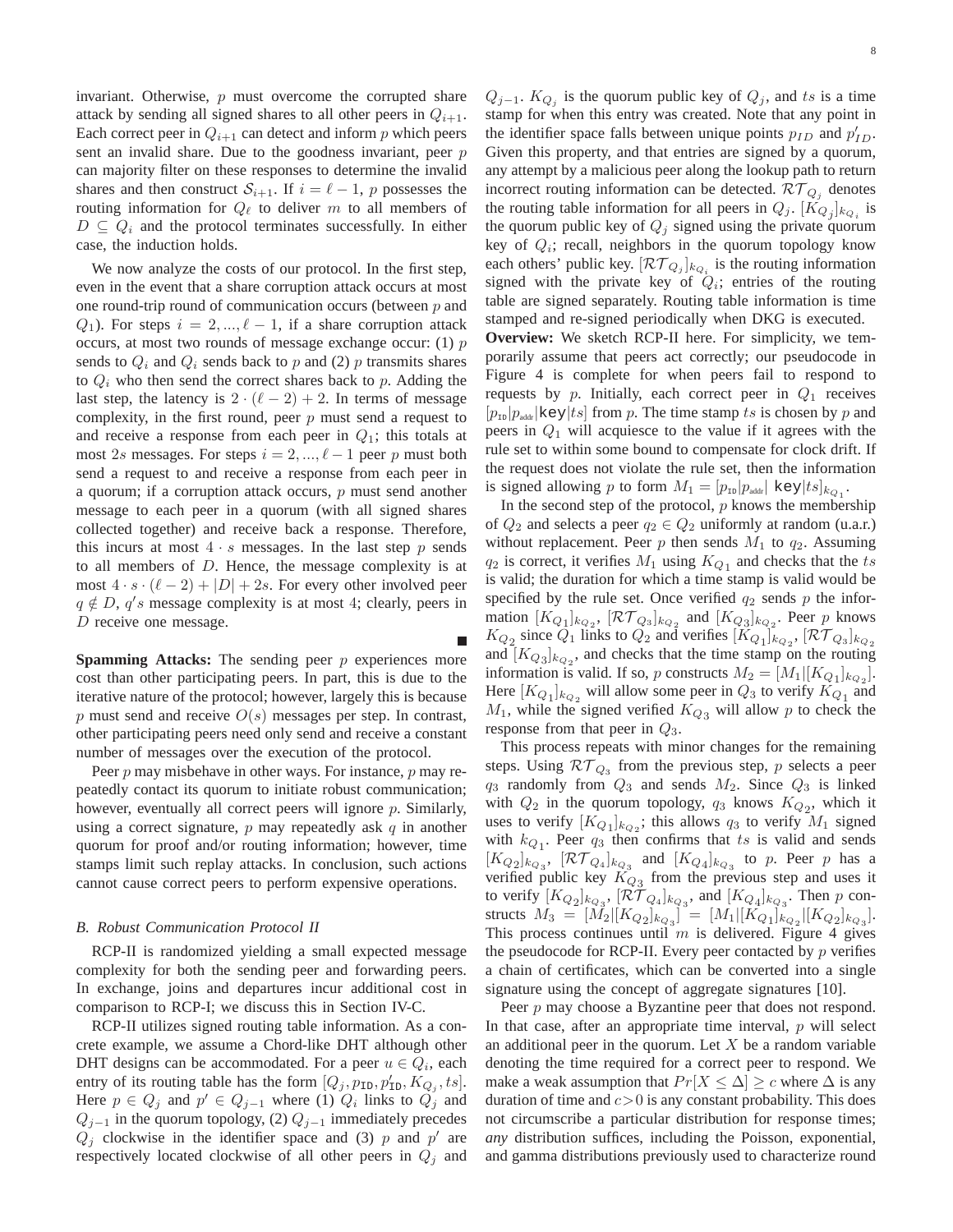## RCP-II: SENDING PEER p

## **Initial Step:**

- 1: p sends the following to each peer  $q \in Q_1$ :  $|p_{\text{\tiny{ID}}}|p_{\text{\tiny{addr}}|$ key $|ts|$
- 2: p gathers all responses and constructs:

$$
M_1 \leftarrow [p_{\scriptscriptstyle \text{ID}} | p_{\scriptscriptstyle \text{addr}} | \texttt{key} | ts]_{k_{Q_1}}
$$

## **Intermediate Steps:**

- 3: **for**  $i = 2$  to  $\ell 1$  **do**
- 4: **while** (p does not have  $M_i$  and has waited time  $\Delta$ since previous selection) **do**
- 5: p sends  $M_{i-1}$  to  $q \in Q_i$  selected u.a.r. without replacement.
- 6: **if**  $([K_{Q_{i-1}}]_{k_{Q_i}}, [\mathcal{RT}_{Q_{i+1}}]_{k_{Q_i}}$  and  $[K_{Q_{i+1}}]_{k_{Q_i}}$  are received from any peer in  $Q_i$  previously selected) **then**
- 7: p uses  $K_{Q_i}$  to verify  $K_{Q_{i+1}}$ ,  $\mathcal{RT}_{Q_{i+1}}$  and  $K_{Q_{i-1}}$ .
- 8: **if**  $(K_{Q_{i+1}}, \mathcal{RT}_{Q_{i+1}})$  and  $K_{Q_{i-1}}$  are all verified) **then**

9:  $M_i \leftarrow [M_{i-1} | [K_{Q_{i-1}}]_{k_{Q_i}}]$ 

**Final Step:**

10: p sends  $M_{\ell-1}$  to  $D \subseteq Q_{\ell}$  along with m.

RCP-II: RECEIVING PEER q

## **Initial Step:**

- 1: **if**  $(q \in Q_1$  receives  $[p_{\text{in}}]p_{\text{addr}}|\text{key}|ts]$  from  $p \in Q_1$ ) **then**
- 2: q checks that  $p$ 's request is legitimate and, if so, sends its signature share.

## **Intermediate Steps:**

- 3: **if**  $(q \in Q_i$  receives  $M_{i-1}$  from p) **then**
- 4: **for**  $j = i 1$  downto 1 **do**
- 5: q uses  $K_{Q_j}$  to verify  $K_{Q_{j-1}}$ .
- 6: Peer q uses  $K_{Q_1}$  to verify  $M_1$ .
- 7: **if** verification is successful **then** 8: q sends  $[K_{Q_{i-1}}]_{k_{Q_i}}$ ,  $[\mathcal{RT}_{Q_{i+1}}]_{k_{Q_i}}$ and  $[K_{Q_{i+1}}]_{k_{Q_i}}$  to  $p$ .

Fig. 4. Pseudocode for RCP-II

trip time (RTT) over the Internet. In practice, peer  $p$  would set its own  $\Delta$  by sampling the network using methods for estimating RTT [31]. Since at most a constant fraction of peers are Byzantine, taking the median from a sufficiently large sample will determine  $\Delta$  and p will receive a response from any of the previously selected peers - *this is in accordance with the weak synchrony assumption* stated in Section III.

**Lemma 2.** *RCP-II guarantees that* m *is transmitted to a target set of peers* D ⊆ Q<sup>i</sup> *for some quorum* Q<sup>i</sup> *over a path of length* ℓ *with the following properties:*

- *Both the total message complexity and the message complexity of the sending peer is each at most*  $2 \cdot s$  +  $\frac{(\ell-2)}{(1-\epsilon)\cdot c} + (\ell-2) + |D|.$
- *Each forwarding peer has expected message complexity at most*  $\frac{2}{(1-\epsilon)\cdot c\cdot s}$ *.*
- *The expected latency is at most*  $\frac{(\ell-2)}{(1-\epsilon)\cdot c} + 2$ .

*Proof:* First we prove the correctness of our protocol and, as before, we show that if  $p$  is correct and has not violated the rule set, at each step  $i$  of the protocol  $p$  either (1) establishes a valid  $M_i$  and receives the routing information for the next hop or (2) terminates the protocol by delivering  $m$  to all members of  $D$ . Our proof is by induction on  $i$ .

**Base Case:** Consider the initial step  $i = 1$  where p communicates with the peers in its quorum  $Q_p = Q_1$  about sending the message  $m$ . If  $p$  is correct and has not violated the rule set, upon receiving  $[p_{ID}|p_{addr}]$  key|ts| all correct peers will send their shares to  $p$ . Therefore,  $p$  is guaranteed to obtain  $M_1$  by the majority invariant. Peer p already has the routing information for  $Q_2$ ; therefore, the base case holds.

**Inductive Hypothesis:** Assume that at step  $i < \ell$ , p has obtained a correct  $M_i$  and routing information for  $Q_{i+1}$ .

**Inductive Step:** First assume that  $i = \ell - 1$ . Then, by the induction hypothesis, peer p possesses  $M_{\ell-1}$  and the necessary routing information to send this signature and message  $m$  to  $D \subseteq Q_{i+1}$ ; thus the protocol terminates correctly. Otherwise, assume  $i < \ell - 1$ ; we consider step  $i + 1$ . Peer p sends  $M_i$ to a peer  $q \in Q_{i+1}$  selected uniformly at random without replacement. By the inductive hypothesis, the contents of  $M_i$ are valid and  $p$  possesses the necessary routing information. If q is a Byzantine peer, then  $p$ 's request can fail and  $p$  can detect an invalid response using  $K_{Q_{i+1}}$  obtained from the previous step. It is also possible that  $q$  is a correct but slow node and does not respond in a predefined time period. In this case,  $p$  re-issues its request to another randomly selected peer in  $Q_{i+1}$ ; eventually, one of selected correct peers will respond with  $[K_{Q_i}]_{k_{Q_{i+1}}}, [\mathcal{RT}_{Q_{i+2}}]_{k_{Q_{i+1}}}$  and  $[K_{Q_{i+2}}]_{k_{Q_{i+1}}}$ to  $p$ . Peer  $p$  will verify this information and create a valid  $M_{i+1}$ . Therefore, at this point p possesses a correct  $M_{i+1}$  and routing information for  $Q_{i+2}$ ; therefore, the induction holds.

Since RCP-II is a randomized algorithm, our costs are given in expectation. We assume the following: let  $X_i$  be a random variable denoting the time required for the  $i<sup>th</sup>$  correct peer (note we condition on correctness) selected u.a.r without replacement by  $p$  to respond to  $p$ 's request. We assume that  $Pr[X_i \leq \Delta] = c$  where  $c > 0$  is some constant probability.

We now calculate upper bounds of the expected resource costs. In the first step, in communicating with  $Q_1$ , peer p handles at most  $2 \cdot s$  messages and the round-trip latency is 1. Then for each step  $i = 2, ..., \ell-1$ , let  $Y_i$  be the random variable with value 1 if the  $i^{th}$  peer is both correct and responds within time  $\Delta$ ; 0 otherwise. Then  $Pr[Y_i = 1] \leq (1 - \epsilon) \cdot c$ ; for simplicity, set  $\rho = (1 - \epsilon) \cdot c$  to be this probability of success. Let  $Y = \sum_{i=1}^{s} Y_i$ . The expected number of selections  $E[Y]$ before  $p$  receives a response from a correct peer is at most:

$$
\sum_{k=0}^{s} (1-\rho)^k \cdot \rho \cdot (k+1) = \rho \left( \sum_{k=0}^{s} (1-\rho)^k \cdot k + \sum_{k=0}^{s} (1-\rho)^k \right)
$$

Therefore  $E[Y] \leq \frac{1}{(1-\epsilon)\cdot c}$  and including the last step, the expected latency is at most  $\frac{\ell-2}{(1-\epsilon)\cdot c}$  + 2. The  $\ell^{\text{th}}$  step requires D messages and one hop. In terms of expected message complexity, since each step requires at most 2 messages and the last step requires  $|D|$  messages, we can give a crude upper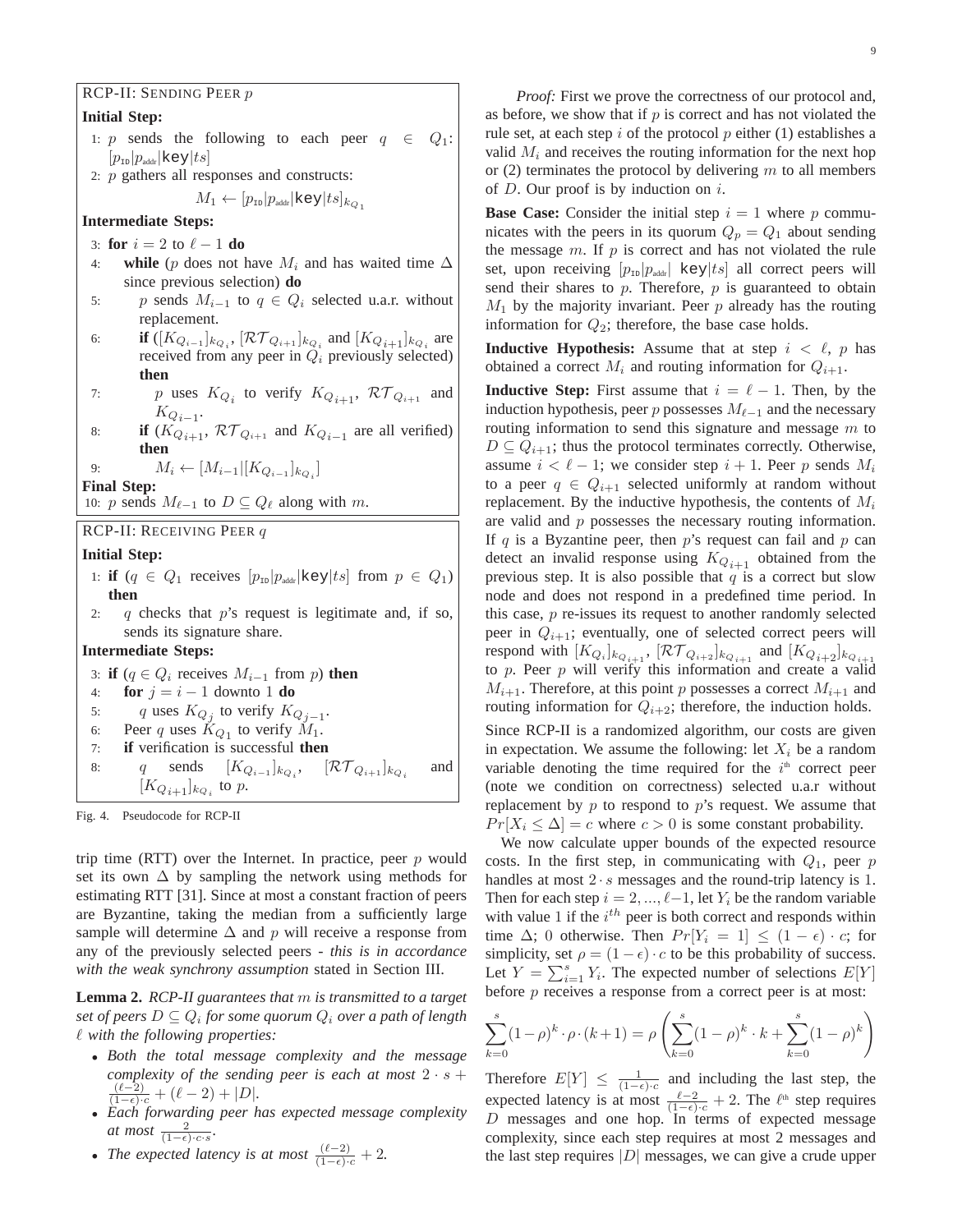bound of  $2s + \frac{2}{(1-\epsilon)\cdot c} \cdot (\ell-2) + |D|$ . However, note that once p hears back from a node, any message from any other previously selected nodes in the current step can be easily ignored/filtered. Therefore, per step, p handles  $\frac{1}{(1-\epsilon)\cdot c} + 1$ messages. We can now give a more accurate upper bound of  $2s + \frac{\ell-2}{(1-\epsilon)\cdot c} + (\ell-2) + |D|$ . Finally, while latency is measured in the number of communication rounds, the expected duration of time required for each intermediate round is  $\frac{\Delta}{(1-\epsilon)\cdot c}$ .

Regarding the expected message complexity of a forwarding peer  $q \notin D$  along the lookup path, a correct peer chosen by p receives one message and sends one message. The probability that q is chosen is at most  $1/((1-\epsilon)\cdot s)$ ; therefore the expected message complexity for q is at most  $2/((1 - \epsilon) \cdot s)$ .

While latency is measured in communication rounds, the time for executing RCP-II depends on  $\Delta$  and we discuss this briefly. Accounting for the response time incurred in the intermediate steps, p waits for at most time  $\frac{\Delta}{(1-\epsilon)\cdot c}$  per step in expectation as shown in Lemma 2. Since peer  $p$  will have knowledge of the response time distribution,  $p$  may optimize performance by selecting  $\Delta$  so that  $\frac{\Delta}{c}$  is minimized.

**Spamming Attacks:** Due to the iterative nature of RCP-II, p sends more messages than other participating peers, but not to the degree seen in RCP-I. Rather than make it expensive for  $p$ to perform robust communication, RCP-II uses two properties to deter spamming: (1) it is inexpensive for a peer to detect spam and (2) the congestion suffered by a peer is low since the number of messages is not magnified by the use of quorums.

To address our first point,  $p$  may launch as many robust communication operations as the rule set allows;  $p$  may even try to circumvent the rule set by directly sending to a correct peer  $q$ ; however, it is inexpensive for  $q$  to verify that the proof being sent is invalid. The operation terminates at that point since  $q$  will not reply. In contrast to the passive scenario of Section III-E,  $q$  need not keep a history to judge the legitimacy of a request; it simply verifies the accompanying certificate.

Our second point, and a key difference between RCP-I and RCP-II, is that with RCP-II an operation incurs only expected  $O(\ell)$  messages which compares favourably to a system *without a quorum topology*. Therefore, the congestion caused by such requests is not significantly magnified by the use of quorums which was a key concern regarding spamming.

Faulty peers may misbehave in other ways with the same consequences and remedies as discussed in RCP-I. Even with a generous upper bound on the expiration of  $ts$ , the congestion  $p$  can cause with a replay attack is limited since only  $p$  can use the certificate. An attack unique to RCP-II occurs when a faulty peer gives  $p$  stale routing table information. Since entries are signed and time stamped, we are guaranteed that the location indicated by the stale information was recently correct. Coupled with the standard assumption that ID collisions do not occur, this guarantees that the adversary *cannot* engineer a situation where requests are forwarded to a faulty peer. Consequently, the impact of this attack is limited. The search path may be slightly lengthened by forwarding to an older location. Alternatively, stale information may point to a peer that no longer exists or is not the correct recipient, which forces  $p$  to backtrack one hop. These cases are handled easily, but for ease of exposition, they are not treated in Figure 4.



Fig. 5. An illustration of the cuckoo rule. (Left) Peer  $p$  is placed in its random location x. All peers in the k-region,  $R_k(x)$  denoted by dashed lines, are assigned random locations in [0, 1). (Right) After the cuckoo rule is executed, peer p is the only peer in  $R_k(x)$ .

Routing integrity is not compromised and, since routing tables can be signed periodically without significant CPU cost (see Section V), the impact of such an attack is negligible.

#### *C. The Join Protocol and Membership Updates*

For the sake of being self-contained, we describe how a peer would join our system. This involves a discussion of a result by Awerbuch and Scheideler [7] which guarantees the goodness invariant even if the number of joins and departures is polynomial in the size of the network  $n$ . More precisely, within a window of time, the adversary may opt to insert one of its spare faulty peers or remove a faulty peer already in the system. An adversary may attempt to gain a majority of Byzantine peers in a targeted quorum  $Q$  by having one of its peers  $q'$  join the system. If  $q'$ 's location in the DHT does not allow it to become part of  $\tilde{Q}$ , then the adversary removes  $q'$ and has it rejoin for another attempt. By repeating this process, the adversary can eventually obtain a majority in Q, at which point the security of the system is compromised. The protocol for defending against such attacks is the *cuckoo rule* developed by Awerbuch and Scheideler [7]. Assume that the identifier space of the DHT is normalized to be [0,1). For any interval  $I \subset [0, 1)$ , the cuckoo rule maintains two invariants. The first is the *balancing invariant* which guarantees that I contains Θ(|I| · n) peers. The second is the *majority invariant* which guarantees the majority of peers in  $I$  are correct. The authors show that for  $|I| = \Theta(\log(n)/n)$  both invariants can be maintained with high probability over  $n^c$  joins and departures, where  $c$  is a constant that can be tuned. It follows that the peers in I can form a quorum that satisfies the goodness invariant.

To see how the cuckoo rule works, the ring  $[0, 1)$  is assumed to be broken into disjoint segments of constant length  $k/n$  for some constant k. Each segment is called a *k-region* and  $R_k(x)$ denotes the unique k-region containing x. When a peer  $p$  joins the network, it is assigned a random identifier  $x \in [0, 1)$  and placed in this location. The use of random identifiers, rather than the original hashing scheme of earlier DHT constructions, is a minor modification that does not alter previous guarantees or analyses of such constructions (see [7] for more discussion). All nodes in  $R_k(x)$  are evicted and placed into new locations chosen uniformly and independently at random from  $[0, 1)$ . Figure 5 illustrates these operations.

The node placements required by the cuckoo rule can be executed by having quorums use robust communication in order to inform each other about the arrival of the evicted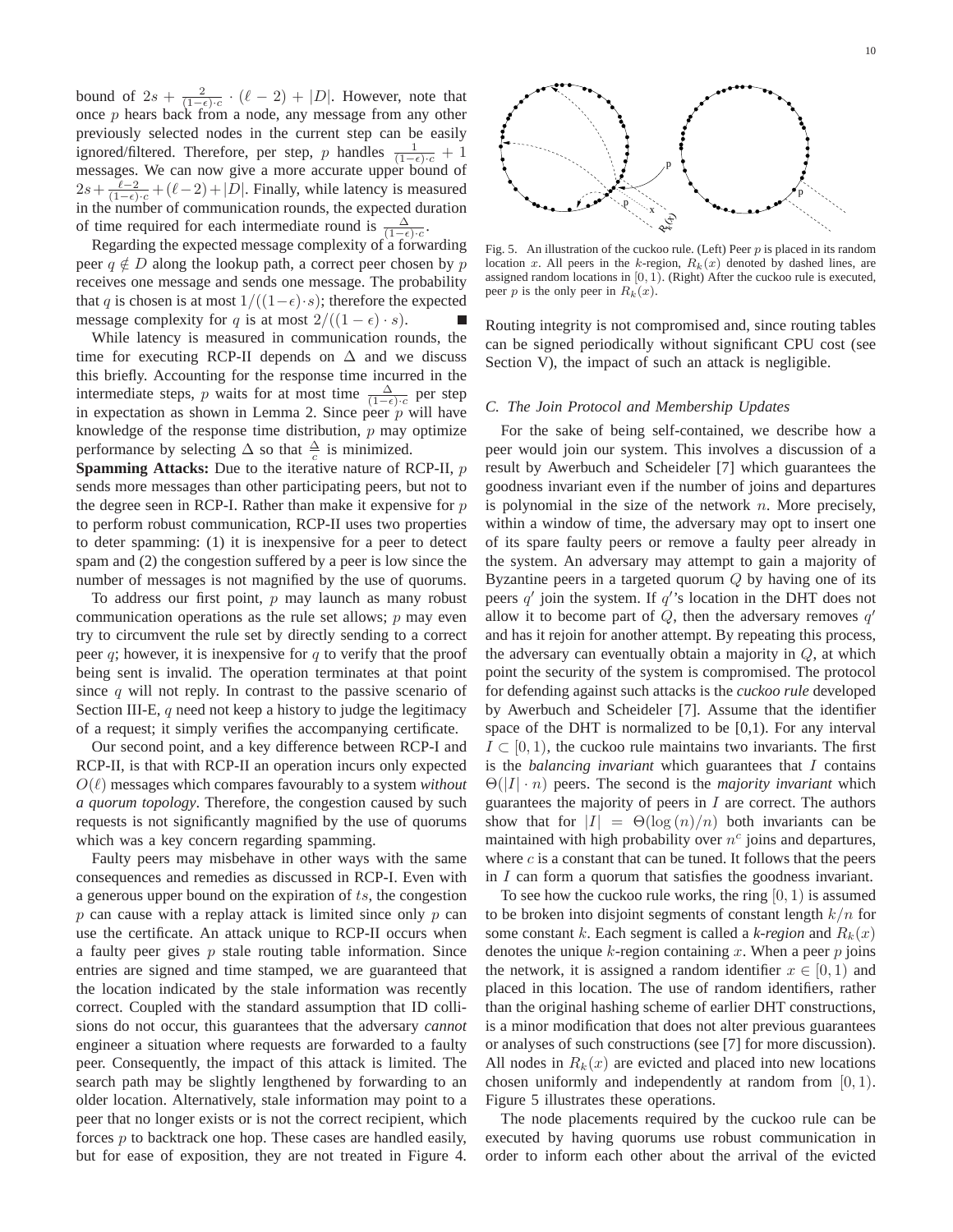nodes at their new locations. Once a quorum  $Q_i$  knows about the presence of a recently evicted node  $q$ , all correct members of  $Q_i$  update their membership lists, share IP addresses, and aid  $q$  in setting up any required links (i.e. such as finger links in Chord). A detailed discussion of how this could be done is presented in [21] and random numbers can be generated using the protocol of [6]. We finish our discussion of a join protocol by discussing the steps necessary for maintaining DKG and the consequent cost of membership changes.

**RCP-I:** Consider a quorum  $Q_i$  to which a new peer is added. The membership update protocol of DKG [35] is executed to redistribute the shares of the public/private quorum key pair over all members of  $Q_i$ . In the process, the individual public/private key shares are also updated. Notably, *no other quorums are affected by this process* as the quorum key pair remains the same and the individual key shares need only be known to members of  $Q_i$ . When a peer departs  $Q_i$ , the departure can be treated as a crash and so long as the number of crashes does not exceed the crash-limit  $f$ , the DKG (share renewal) protocol need not be executed. We use this to associate the system churn rate to DKG session time. Note that the adversary may crash some of its  $t$  nodes, and in principle, the system can handle  $t + f$  node departures. However, we cannot associate these additional  $t$  crashes with the system churn due to the inherent arbitrary nature of Byzantine peers. **RCP-II:** When a peer  $q$  joins  $Q_i$ , the DKG protocol needs to be executed as in the case of RCP-I; however, there are additional costs due to the need to update and re-sign the routing table information. In particular, not only do the peers in  $Q_i$  need to update and have signed their routing table information to reflect the addition of  $q$ , all quorums to which  $Q_i$  is linked under the quorum topology also need to update and re-sign their routing table information; note that this *does not require any revocation* since the public key does not change. Therefore, a join event under this scheme *does affect other quorums*. When a peer departs  $Q_i$ , DKG may be required as in the case of RCP-I. However, routing table information for  $Q_i$  and the quorums to which it links must again update and re-sign their routing table information. Therefore, while RCP-II reduces message complexity, the cost of a join or departure is higher in comparison to RCP-I.

## V. EXPERIMENTAL RESULTS

We examine the performance of DKG and our two protocols on the PlanetLab platform [47]. Based on our experimental results and known churn rates, we propose parameters for DHTs using our protocols.

#### *A. Implementation and Microbenchmarks*

The DKG protocol is a crucial component of our protocols. It is required to initiate a threshold signature system in a quorum and to securely manage membership changes. We use a C++ implementation [34] to measure the performance of DKG. We incorporate threshold BLS signatures and realize our two protocols using this setup on PlanetLab.

**Distributed Key Generation:** We test the DKG implementation for quorum sizes  $s = 10, 20, 30, 40, 50$  and present median completion times and median CPU usage in Table II along with 95% one-sided confidence intervals. We describe our experimental setup in the context of [24], [38]. Our experiments are terminating and conducted via the method of independent replications. A single replication consists of s individual observations each corresponding to the time required for a participating peer in the quorum to complete the DKG protocol; there are 10 replications for each s value. For each s value, the PlanetLab machines used are chosen from around the world with roughly 44% located in North America, 30% located in East Asia and the remaining 26% located in Europe. Using independent replications, an unbiased sample point estimator for variance is calculated and used to obtain our one-sided confidence intervals using the t-distribution.

The median completion periods vary from roughly 4 seconds for  $s = 10$  to roughly 117 seconds for  $s = 50$ . Notably, the bulk of this latency is due to network delay whereas the required CPU time is far smaller than the completion periods. In the next subsection, we examine the feasibility of these completion periods. Our DKG experiments are set up so that correctness is guaranteed so long as at most 30% of the peers may crash and 10% of the peers may be Byzantine. While we can tolerate any fraction of Byzantine peers less than  $1/3$ , we use these numbers since in many practical scenarios we expect the fraction of Byzantine faults to be less than 10% and modest compared to the fraction of crash failures. Pseudorandom values are generated using the well-known Number Theory Library (NTL) and Pairing-Based Cryptography (PBC) library. **RCP-I and RCP-II:** For our RCP-I and RCP-II experiments, we set  $s = 30$ ,  $t = 3$ , and  $f = 10$ . We conduct terminating experiments again via the method of independent replications where each of the 5 replications consists of 30 observations. In RCP-I, a node requires an average of  $0.14 \pm 0.0075$  seconds (95% one-sided confidence interval) to obtain a threshold signature from a quorum, if all of the obtained signature shares are correct. The average execution time increases to  $0.23 \pm 0.015$  seconds (95% one-sided confidence interval) in the case of a share corruption attack. Extrapolating to a path length  $\ell$ , an operation should take between  $0.14 \cdot \ell \pm 0.0075 \cdot \ell$ or  $0.23 \cdot \ell \pm 0.015 \cdot \ell$  seconds on average. For a DHT with  $10^5$ nodes, the average total time for RCP-I is then  $2.8 \pm 0.15$  to  $4.6 \pm 0.3$  seconds with  $\ell = 20$ .

In RCP-II, a node takes  $0.042 \pm 0.014$  seconds (95% onesided confidence interval) on average to obtain the required signed public keys and the signed routing information from a correct peer. A single signature verification takes negligible time; however, for completeness we report the average value of  $0.0045 \pm 0.0028$  seconds (95% one-sided confidence interval). The median latency value over *all* pairs of PlanetLab nodes is roughly 0.08 seconds [16]; that is,  $\Delta = 0.08$  seconds for  $c = 0.5$ . With a chain of signed public keys of length  $\ell$ , the total communication time is  $0.14 \pm 0.0075 + (0.042 \pm 0.014)$ .  $(\ell-1) + \frac{\Delta \cdot (\ell-2)}{c \cdot (1-\epsilon)} + (0.0045 \pm 0.0028) \cdot \frac{\ell(\ell-1)}{2}$  which for  $10\%$ Byzantine peers, is  $4.94 \pm 1.60$  seconds in expectation for  $\ell = 20$ . To a first approximation, the execution times of our protocols seem quite reasonable.

**System Load:** We address the issue of system load under the assumption that signature verification is the most significant computational operation. We make back-of-the-envelope cal-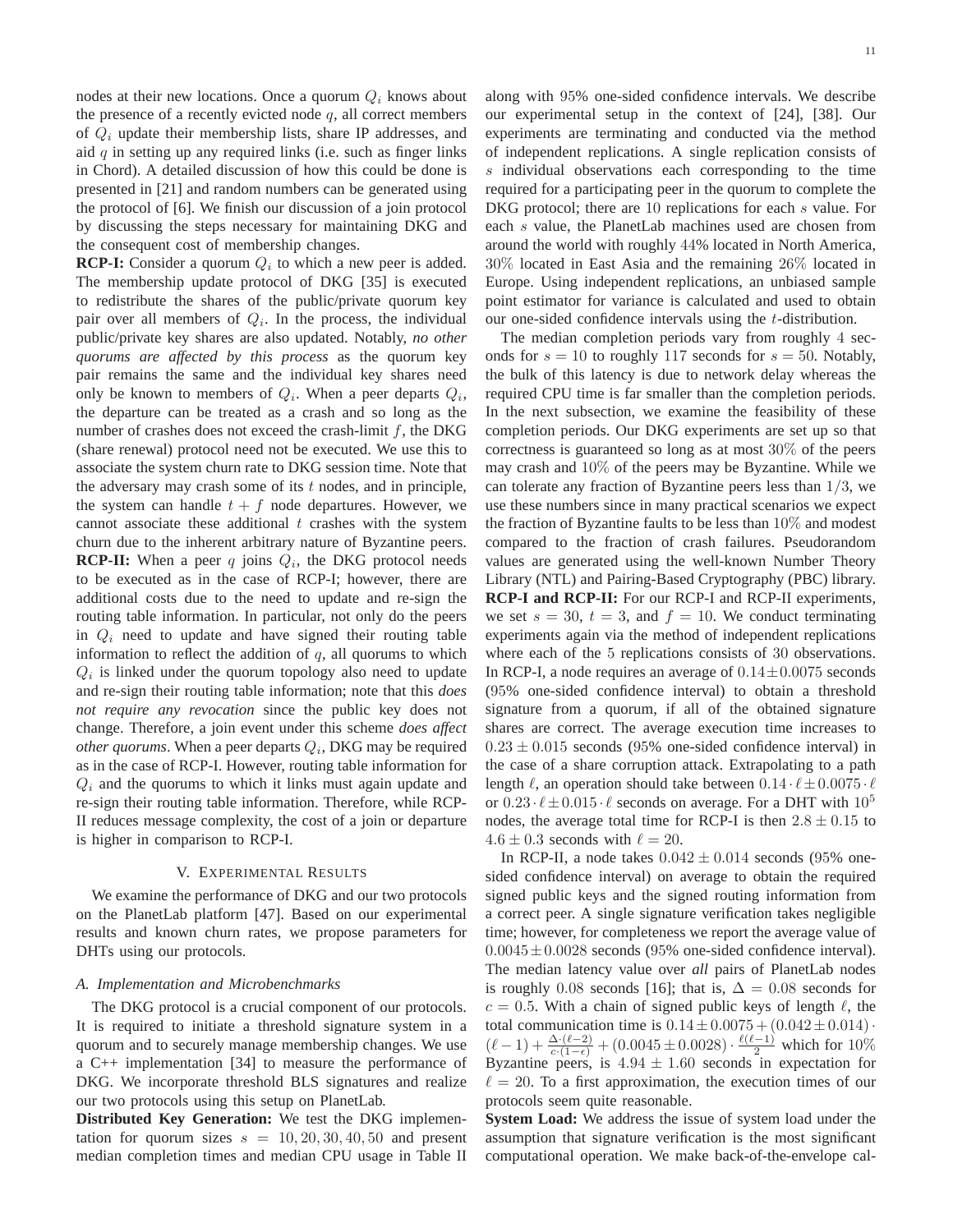TABLE II MEDIAN VALUES OF DKG COMPLETION TIME AND CPU TIME PER NODE FOR VARIOUS SYSTEM SIZES.

| $\mathcal{S}_{\mathcal{S}}$ |               |    | <b>Time</b> (seconds) | <b>CPU Seconds/Node</b> |
|-----------------------------|---------------|----|-----------------------|-------------------------|
| 10                          |               |    | $4.32 + 1.54$         | $1.20 + 0.06$           |
| 20                          | 2             | 6  | $7.50 + 0.67$         | $2.53 + 0.47$           |
| 30                          | $\mathcal{R}$ | 10 | $15.17 + 0.68$        | $7.98 + 3.39$           |
| 40                          |               | 13 | $36.80 + 6.12$        | $20.21 + 9.85$          |
| 50                          |               |    | $116.63 + 6.47$       | $55.31 + 30.16$         |

TABLE III THE EXPECTED NUMBER OF SECONDS BEFORE A QUORUM EXPERIENCES A MEMBERSHIP CHANGE  $(r_Q)$ .

| 10 |  |  |              | 20          |  |                     |                     |                                  |  |
|----|--|--|--------------|-------------|--|---------------------|---------------------|----------------------------------|--|
|    |  |  |              |             |  |                     |                     |                                  |  |
|    |  |  |              |             |  |                     |                     |                                  |  |
|    |  |  |              |             |  |                     |                     |                                  |  |
|    |  |  |              |             |  |                     |                     |                                  |  |
|    |  |  |              |             |  |                     |                     |                                  |  |
|    |  |  | $2 \sqrt{3}$ | $2^{\circ}$ |  | $1 \quad 2 \quad 3$ | 132 66 44 105 53 35 | 526 351 175 263 105 53 175 87 58 |  |

culations to obtain the expected order of magnitude for our performance figures. For RCP-I, from the above discussion, each signature verification takes  $0.0045 \pm 0.0028$  seconds; thus, the total CPU time required per execution is  $(0.0045 \pm 0.0028)$  $\ell \cdot (1 + s + s^2)$ ; this includes the costs due to share corruption attacks. For  $\ell = 20$  and  $s = 30$ , this value is  $74.48 \pm 52.14$ CPU seconds, spread out over 600 nodes. Therefore, the number of executions of RCP-I that can be started per second on average when  $n = 10^5$  is roughly  $10^3$ ; note this rate value is for *the entire system*. Now, if no share corruption attacks occur, the total CPU time required per execution becomes  $(0.0045 \pm 0.0028) \cdot \ell \cdot (1 + s)$  which, for the same parameter values, is  $2.5 \pm 1.76$  CPU seconds. This implies that  $4 \cdot 10^4$ executions can be started per second on average in the entire system. For RCP-II, the total CPU time required for execution is given by  $(0.0045 \pm 0.0028) \cdot (l + \frac{(l-1)\cdot l}{2 \cdot (1-\epsilon)})$  $2·(1-\epsilon)$  which, for the same parameters and  $\epsilon = 1/10$  is  $1.040 \pm 0.65$  CPU seconds on average. Therefore, approximately  $10^5$  executions can be started per second on average in the entire system.

#### *B. Analysis and Discussion*

As mentioned in Section III-A, important questions remain with regards to translating theoretical results to a practical setting. In particular, two quantities of interest are the size of quorums, s, and the number of quorums to which each peer belongs,  $n_Q$ . Unfortunately, pinning down these quantities is non-trivial since asymptotic analysis is primarily present in the literature. Furthermore, it is not a simple case of substituting hard numbers because s depends on a number of parameters: (1) the exact guarantees being made, (2) algorithms for quorum maintenance, (3) the tools of analysis (i.e. form of Chernoff bounds used) and many more. Evaluating these parameters is outside the scope of this work. Instead, we assume a range of values for  $s$  and  $n_Q$ . As our protocols appear to be the most efficient to date, the following results illuminate what currently seems possible in practice.

**System Churn and DKG:** We now return to the issue of system churn which was discussed earlier in Section IV. A common metric for measuring the degree of churn is *session time*: the time between when a node joins the network and when it departs [49]. As discussed in Section III-E, we make the standard assumption that the cost of joining the network is large enough so as to prevent the adversary from substantially increasing the rate of churn through rapid rejoin operations.

**Part I - An Argument for Batching:** Investigations have yielded differing measurements for median session times. The Kazaa system was found to have a median session time of 144 seconds [25]. In the Gnutella and Napster networks, the median session time was measured to be approximately 60 minutes [54]. In the KAD DHT, 155 minutes was the measured median [59]. Here, we temporarily assume a median session time of 60 minutes and a standard Poisson model of peer arrivals/departures as in [41], [49]. To calculate churn rate,  $r$  (number of arrivals/departures per second), based on the median session time  $t_{med}$  (in seconds), we use the formula of [49]:  $r = (n \cdot \ln 2)/t_{med}$ . For  $n = 10^5$  and  $t_{med} = 3600$ seconds,  $r \approx 19$ . Assuming that join and departure events occur independently of each other, Table III gives the expected number of seconds,  $r_Q$ , at which point a quorum will undergo a membership change when each peer belongs to  $n_Q$  quorums. Our choice of  $n_Q \leq 3$  is based upon the assumption that overlap occurs only with neighboring quorums in the ID space.

For the larger quorums, several of the  $r_Q$  values are less than the corresponding median DKG completion times in Table II. Therefore, a quorum may not be able to run DKG often enough to accommodate each membership change. However, join operations can be queued and performed in batches. Executing DKG for a batch of joins does not increase the message complexity and message size increases only linearly in the batch size (see [35, Sec. 6]). Therefore, batching can mitigate the effects of churn and it seems plausible that peers would tolerate some delay in joining in exchange for security. **Part II - Batching and the Security Threshold:** Batching join events improves performance; however, many peers might depart a quorum before a new batch is added, thus violating the security threshold. Hence, we are interested in the session time value required such that this is not likely to occur. Based on Table II for  $s = 20$  and  $n_Q = 1$ , DKG completes within 7.5 seconds. The number of departures a quorum can suffer while not exceeding the crash limit is  $f = 6$ . If Byzantine peers depart, more crashes are tolerable; however, identifying such events is impossible, so we assume the worst case of  $f = 6$ . Assuming DKG executes every  $r_{DKG} = 600$  seconds (10 minutes), we seek the median session time such that at most 6 peers depart the system within 607.5 seconds. With  $n/s = 5000$  quorums in the system, each experiencing 6 departures within 607.5 seconds, the system churn rate is roughly  $r = 49$ . This gives  $t_{med} = 1415$  or, equivalently, 24 minutes. Therefore, with this  $t_{med}$  or larger, we expect the system to remain secure. Moreover, a quorum only spends  $7.5/607.5 = 1.23\%$  of the time executing DKG.

We can decrease the required median session times by decreasing  $r_{DKG}$ ; however, the percentage of time spent on DKG increases. Such tuning would depend on the desired system performance, the application,  $s$ , and  $n_Q$ . Table IV gives session time calculations for other values of s,  $r_{DKG}$  and  $n_Q$ .

Required session times increase with s. Notably, for  $s = 50$ and  $n_Q = 1$ ,  $t_{med}$  does not exceed the (roughly) 60 minutes in the Gnutella and Napster networks [54]. As  $n_Q$  increases, the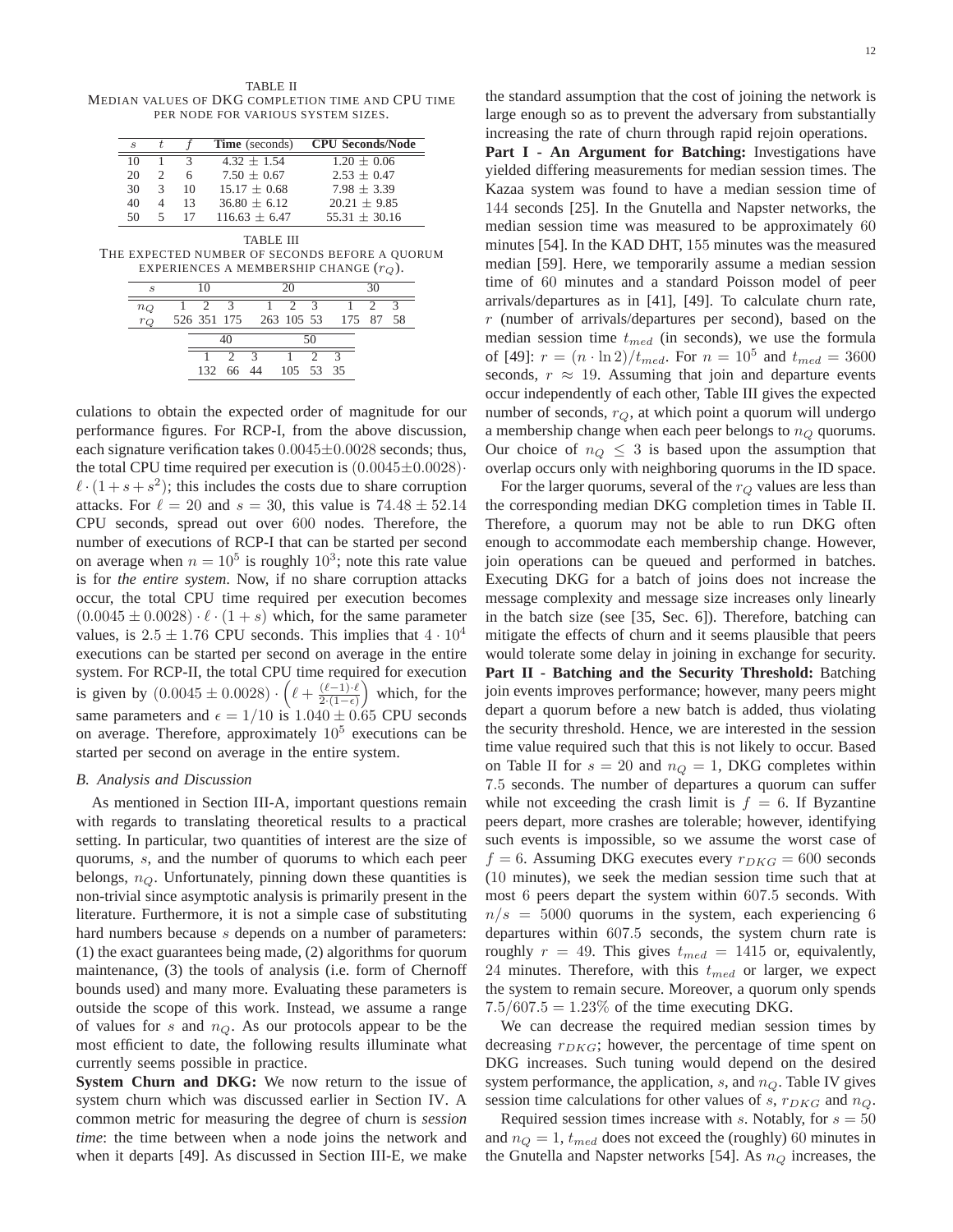TABLE IV MEDIAN SESSION TIMES (IN MINUTES) DERIVED FROM VALUES FOR  $s, nQ$  AND  $r_{DKG}$  (IN MINUTES).

| $1.98$ , $10Q$ , $1.19$ , $1.06$ , $1.1$ , $1.110$ , $1.19$ |    |  |               |                                                     |    |    |                    |    |  |  |
|-------------------------------------------------------------|----|--|---------------|-----------------------------------------------------|----|----|--------------------|----|--|--|
| S                                                           | 10 |  |               |                                                     | 20 |    |                    | 30 |  |  |
| $r_{DKG}$                                                   |    |  |               |                                                     |    |    |                    |    |  |  |
| $n_Q$                                                       |    |  |               |                                                     |    |    |                    |    |  |  |
| $\tau_{med}$                                                |    |  |               | 4.79 9.57 14.36 11.84 23.68 35.52 19.24 38.48 57.72 |    |    |                    |    |  |  |
|                                                             |    |  | 40            |                                                     |    | 50 |                    |    |  |  |
|                                                             |    |  | 14            |                                                     |    | 20 |                    |    |  |  |
|                                                             |    |  | $\mathcal{P}$ |                                                     |    |    |                    |    |  |  |
|                                                             |    |  |               | 31.17 62.33 93.50                                   |    |    | 44.74 88.47 134.20 |    |  |  |
|                                                             |    |  |               |                                                     |    |    |                    |    |  |  |

required session times grow linearly. However, our maximum of 134 minutes is still less than  $t_{med} = 155$  minutes measured in the KAD DHT [59]. These results are encouraging as the recent results in [56] suggest that quorums as small as 64 peers can facilitate the cuckoo rule. We tentatively conclude that our protocols can be deployed in applications where session times range from a few minutes to just over two hours and that such applications currently exist.

#### VI. CONCLUSIONS AND FUTURE WORK

We have provided two new robust communication protocols that leverage cryptographic techniques to improve asymptotically on the message complexity of previous results. Our experimental work suggests that our protocols are practical for a number of application scenarios. In terms of future work, the performance of a complete system is an important open question - the quorum topology chosen is crucial and optimizing this in practice requires further study. While we focus on DHTs, our results may apply to other P2P designs and more general settings where groups of machines, some with untrustworthy members, must communicate; it would be of interest to identify such applications.

**Acknowledgements:** We gratefully acknowledge Yizhou Huang for his performance improvements to the DKG implementation. This work is supported by NSERC, MITACS, and David R. Cheriton Graduate Scholarships.

#### **REFERENCES**

- [1] M. Abd-El-Malek, G. R. Ganger, G. R. Goodson, M. K. Reiter, and J. J. Wylie. Fault-Scalable Byzantine Fault-Tolerant Services. In *Proc. Symp. on Operating Systems Principles (SOSP)*, pages 59–74, 2005.
- [2] E. Adar and B. A. Huberman. Free Riding on Gnutella. http://www.hpl.hp.com/research/idl/papers/gnutella/gnutella.pdf, 2000.
- [3] A. Adya, W. Bolosky, M. Castro, G. Cermak, R. Chaiken, J. Douceur, J. Howell, J. Lorch, M. Theimer, and R. Wattenhofer. FARSITE: Federated, Available, and Reliable Storage for an Incompletely Trusted environment. In *Proc. Operating Systems Design and Implementation (OSDI)*, pages 1–14, 2002.
- [4] J. Aspnes, N. Rustagi, and J. Saia. Worm versus alert: Who Wins in a Battle for Control of a Large-Scale Network? In *Proc. Intl. Conference on Principles of Distributed Systems*, pages 443–456, 2007.
- [5] B. Awerbuch and C. Scheideler. Group Spreading: A Protocol for Provably Secure Distributed Name Service. In *Proc. Intl. Colloquium on Automata, Languages and Programming*, pages 183–195, 2004.
- [6] B. Awerbuch and C. Scheideler. Robust Random Number Generation for Peer-to-Peer Systems. In *Proc. International Conference on Principles of Distributed Systems (OPODIS)*, pages 275–289, 2006.
- [7] B. Awerbuch and C. Scheideler. Towards a Scalable and Robust DHT. In *Proc. Symposium on Parallelism in Algorithms and Architectures (SPAA)*, pages 318–327, 2006.
- [8] B. Awerbuch and C. Scheideler. Towards Scalable and Robust Overlay Networks. In *Proc. Intl. Workshop on Peer-to-Peer Systems*, 2007.
- [9] A. Boldyreva. Threshold Signatures, Multisignatures and Blind Signatures Based on the Gap-Diffie-Hellman-Group Signature Scheme. In *Proc. International Workshop on Theory and Practic in Public Key Crptography (PKC)*, pages 31–46, 2003.
- [10] D. Boneh, C. Gentry, B. Lynn, and H. Shacham. Aggregate and Verifiably Encrypted Signatures from Bilinear Maps. In *Proc. International Conference on the Theory and Applications of Cryptographic Techniques (EUROCRYPT)*, pages 416–432, 2003.
- [11] E. Bortnikov, M. Gurevich, I. Keidar, G. Kliot, and A. Shraer. Brahms: Byzantine Resilient Random Membership Sampling. In *Proc. Symposium on Principles Distributed Computing*, pages 145–154, 2008.
- [12] C. Cachin and J. Poritz. Secure Intrusion-tolerant Replication on the Internet. In *Proc. International Conference on Dependable Systems and Networks (DSN)*, pages 167–176, 2002.
- [13] M. Castro, P. Druschel, A. Ganesh, A. Rowstron, and D. Wallach. Secure Routing for Structured Peer-to-Peer Overlay Networks. In *Proc. Operating Systems Design and Implementation*, pages 299–314, 2002.
- [14] M. Castro and B. Liskov. Byzantine Fault Tolerance Can Be Fast. In *Proc. International Conference on Dependable Systems and Networks (DSN)*, pages 513–518, 2001.
- [15] J. Cowling, D. Myers, B. Liskov, R. Rodrigues, and L. Shrira. HQ Replication: A Hybrid Quorum Protocol for Byzantine Fault Tolerance. In *Proc. Operating Systems Design and Implem.*, pages 177–190, 1999.
- [16] F. Dabek, J. Li, E. Sit, J. Robertson, M. F. Kaashoek, and R. Morris. Designing a DHT for Low Latency and High Throughput. In *Proc. Symp. on Networked Sys. Design and Implementation*, pages 85–98, 2004.
- [17] J. Douceur. The Sybil Attack. In *Proc. Intl. Workshop on Peer-to-Peer Systems*, 2002.
- [18] D. Dumitriu, E. W. Knightly, A. Kuzmanovic, I. Stoica, and Willy Zwaenepoel. Denial-of-Service Resilience in Peer-to-Peer File Sharing Systems. In *Proc. International Conference on Measurements and Modeling of Computer Systems (SIGMETRICS)*, pages 38–49, 2005.
- [19] J. Falkner, M. Piatek, J. P. John, A. Krishnamurthy, and T. Anderson. Profiling a Million User DHT. In *Proc. Internet Measurement Conference*, pages 129 – 134, 2007.
- [20] P. Feldman. A Practical Scheme for Non-Interactive Verifiable Secret Sharing. In *Proc. Symposium on the Foundations on Computer Science (FOCS)*, pages 427–437, 1987.
- [21] A. Fiat, J. Saia, and M. Young. Making Chord Robust to Byzantine Attacks. In *Proc. European Symp. on Algorithms*, pages 803–814, 2005.
- [22] M. Fischer, N. Lynch, and M. Paterson. Impossibility of Distributed Consensus With One Faulty Process. *Journal of the ACM*, 32(2):374– 382, 1985.
- [23] R. Geambasu, T. Kohno, A. A. Levy, and H. M. Levy. Vanish: Increasing Data Privacy with Self-Destructing Data. In *Proc. USENIX Security Symposium*, pages 299–315, 2009.
- [24] D. Goldsman and G. Tokol. Output Analysis: Output Analysis Procedures for Computer Simulations. In *Proceedings of the* 32nd *Conference on Winter Simulation*, pages 39–45, 2000.
- [25] P. K. Gummadi, R. J. Dunn, S. Saroiu, S. D. Gribble, H. M. Levy, and J. Zahorjan. Measurement, Modeling, and Analysis of a Peer-to-Peer File-Sharing Workload. In *Proc. Symposium on Operating Systems Principles (SOSP)*, pages 314–329, 2003.
- [26] A. Gupta, B. Liskov, and R. Rodrigues. One Hop Lookups for Peer-to-Peer Overlays. In *Proc. Hot Topics in Operating Sys.*, page 2, 2003.
- [27] K. Hildrum and J. Kubiatowicz. Asymptotically Efficient Approaches to Fault-Tolerance in Peer-to-peer Networks. In *Proc. Symposium on Distributed Computing (DISC)*, pages 321–336, 2004.
- [28] D. Boneh, B. Lynn, and H. Shacham. Short Signatures from the Weil Pairing. In *Proc. Intl. Conference on the Theory and Application of Cryptology and Information Security*, pages 514–532, 2001.
- [29] M. Castro and B. Liskov. Practical Byzantine Fault Tolerance and Proactive Recovery. *ACM Trans.Computer Systems*, 20(4):398–461, 2002.
- [30] D. Hughes, G. Coulson, and J. Walkerdine. Free Riding on Gnutella Revisited: The Bell Tolls? *IEEE Distributed Systems Online*, 6(6), 2005.
- [31] H. Jiang and C. Dovrolis. Passive Estimation of TCP Round-Trip Times. *ACM SIGCOMM Computer Communication Review*, 32:75–88, 2002.
- [32] H. Johansen, A. Allavena, and R. van Renesse. Fireflies: Scalable Support for Intrusion-Tolerant Network Overlays. In *Proc. EuroSys Conference*, pages 3–13, 2006.
- [33] A. Kapadia and N. Triandopoulos. Halo: High-Assurance Locate for Distributed Hash Tables. In *Proc. Network and Distributed System Security Symposium (NDSS)*, 2008.
- [34] A. Kate and I. Goldberg. Asynchronous Distributed Private-Key Generators for Identity-Based Cryptography. Cryptology ePrint Archive, Report 355, 2009.
- [35] A. Kate and I. Goldberg. Distributed Key Generation for the Internet. In